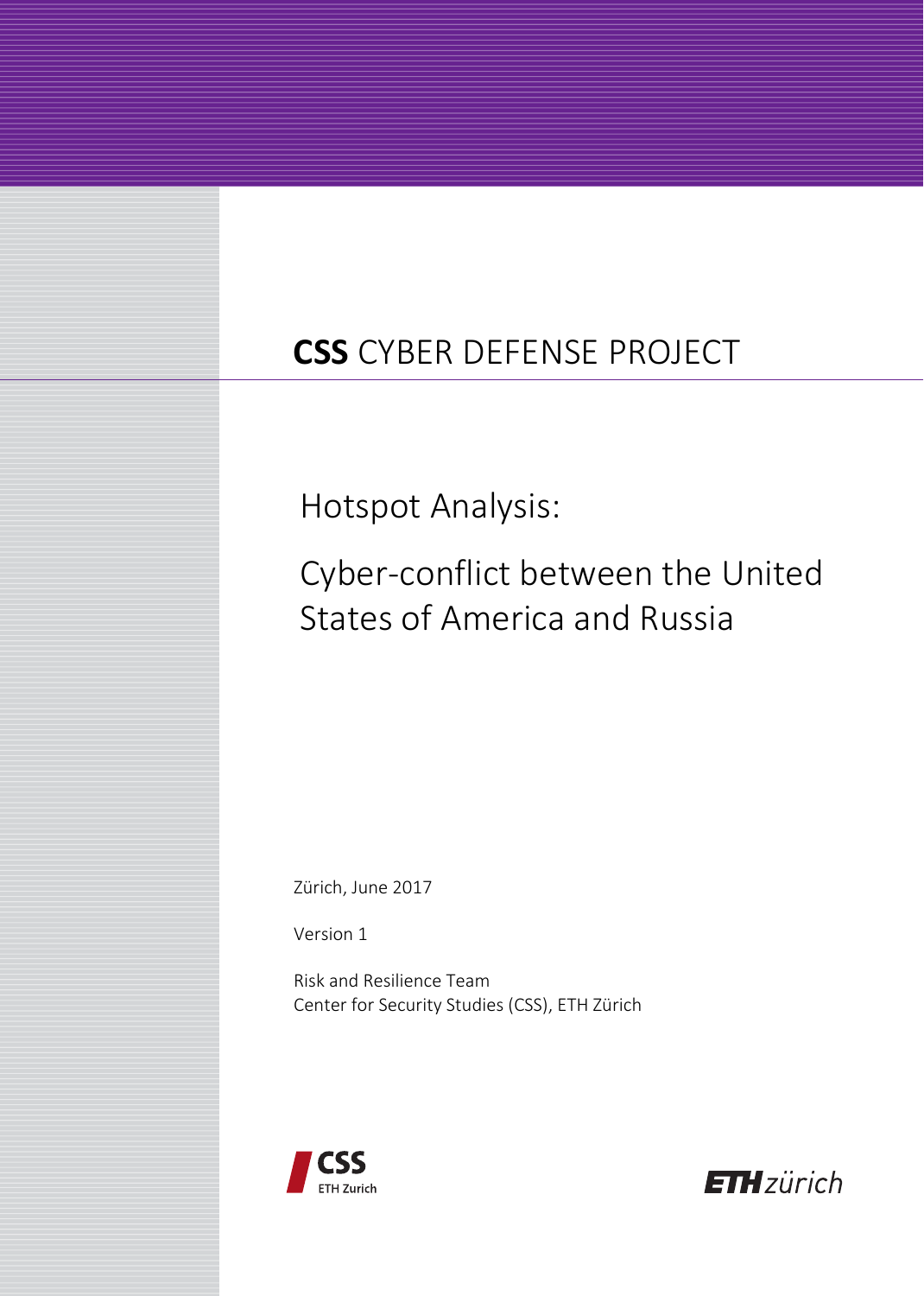Authors: Marie Baezner, Patrice Robin

© 2017 Center for Security Studies (CSS), ETH Zürich Contact: Center for Security Studies Haldeneggsteig 4 ETH Zürich CH-8092 Zurich Switzerland Tel.: +41-44-632 40 25 *css@sipo.gess.ethz.ch www.css.ethz.ch* 

Analysis prepared by: Center for Security Studies (CSS), ETH Zürich

ETH-CSS project management: Tim Prior, Head of the Risk and Resilience Research Group; Myriam Dunn Cavelty, Deputy Head for Research and Teaching; Andreas Wenger, Director of the CSS

Disclaimer: The opinions presented in this study exclusively reflect the authors' views.

Please cite as: Baezner, Marie; Robin, Patrice (2017): Hotspot Analysis: Cyber-conflict between the United States of America and Russia, June 2017, Center for Security Studies (CSS), ETH Zürich.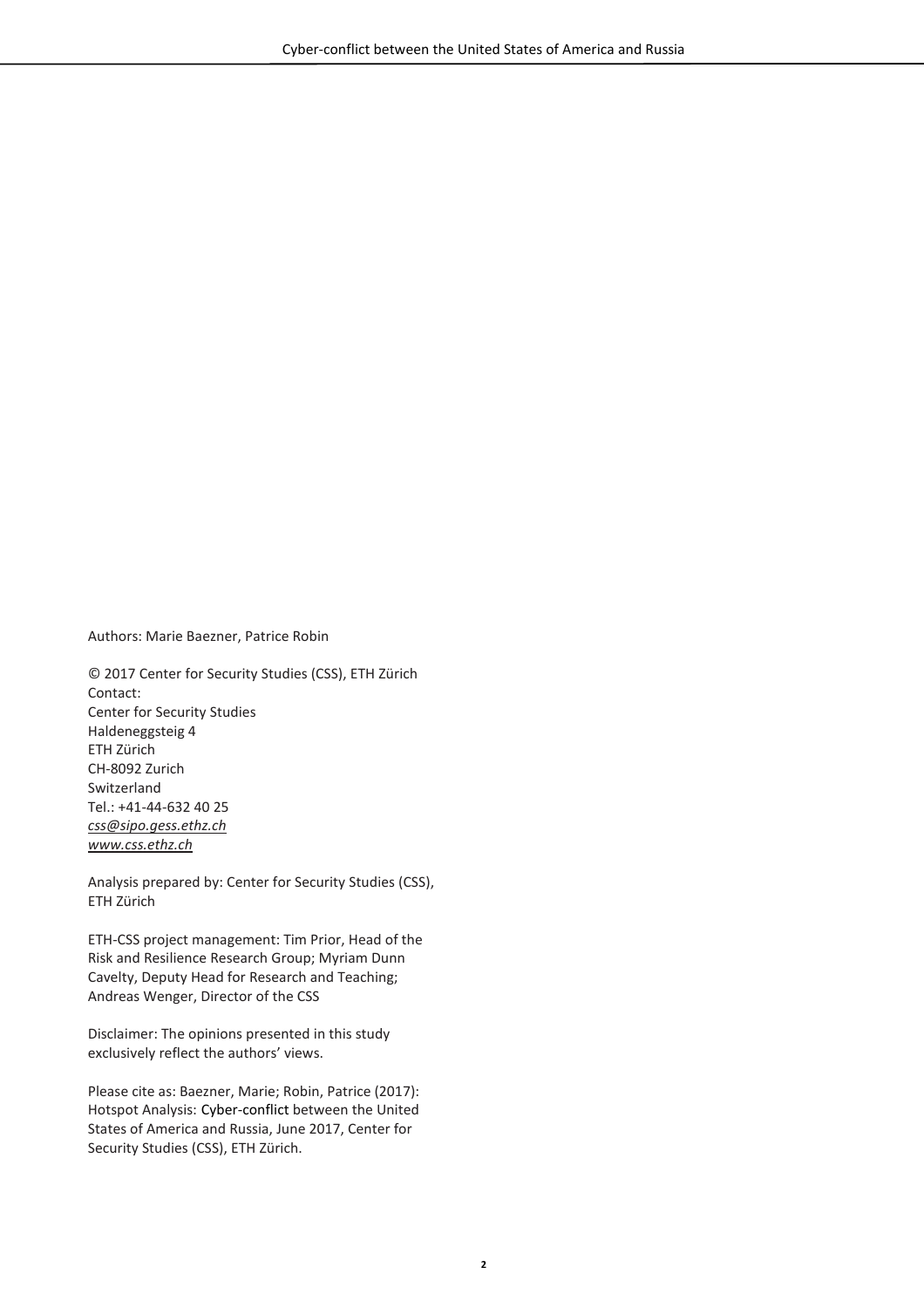# Table of Contents

| <u>1</u>        | Introduction                                                     | 5              |
|-----------------|------------------------------------------------------------------|----------------|
| <u>2</u>        | <b>Background and chronology</b>                                 | 6              |
|                 | <b>Description</b>                                               | 9              |
| $\frac{3}{3.1}$ | Tools and techniques                                             | $\overline{9}$ |
| 3.2             | Targets                                                          | 10             |
| 3.3             | <b>Attribution and actors</b>                                    | 10             |
| $\overline{4}$  | <b>Effects</b>                                                   | 11             |
| 4.1             | Social and internal political effects                            | 11             |
| 4.2             | Economic effects<br><u> 1989 - Andrea Andrew Maria (b. 1989)</u> | 13             |
| 4.3             | Technological effects                                            | 13             |
| 4.4             | International effects                                            | 13             |
|                 | <b>Consequences</b>                                              | 14             |
| <u>5</u><br>5.1 | Improvement of cybersecurity                                     | 14             |
| 5.2             | Raising awareness of propaganda and                              |                |
|                 | misinformation                                                   | 15             |
| 5.3             | Observation of the evolution of relations                        |                |
|                 | between the USA and Russia                                       | 15             |
| 5.4             | Promotion of Confidence Building Measures                        | 16             |
| 6               | Annex 1                                                          | 17             |
| 7               | Glossary                                                         | 18             |
| <u>8</u>        | <b>Abbreviations</b>                                             | 19             |
| <u>9</u>        | <b>Bibliography</b>                                              | 19             |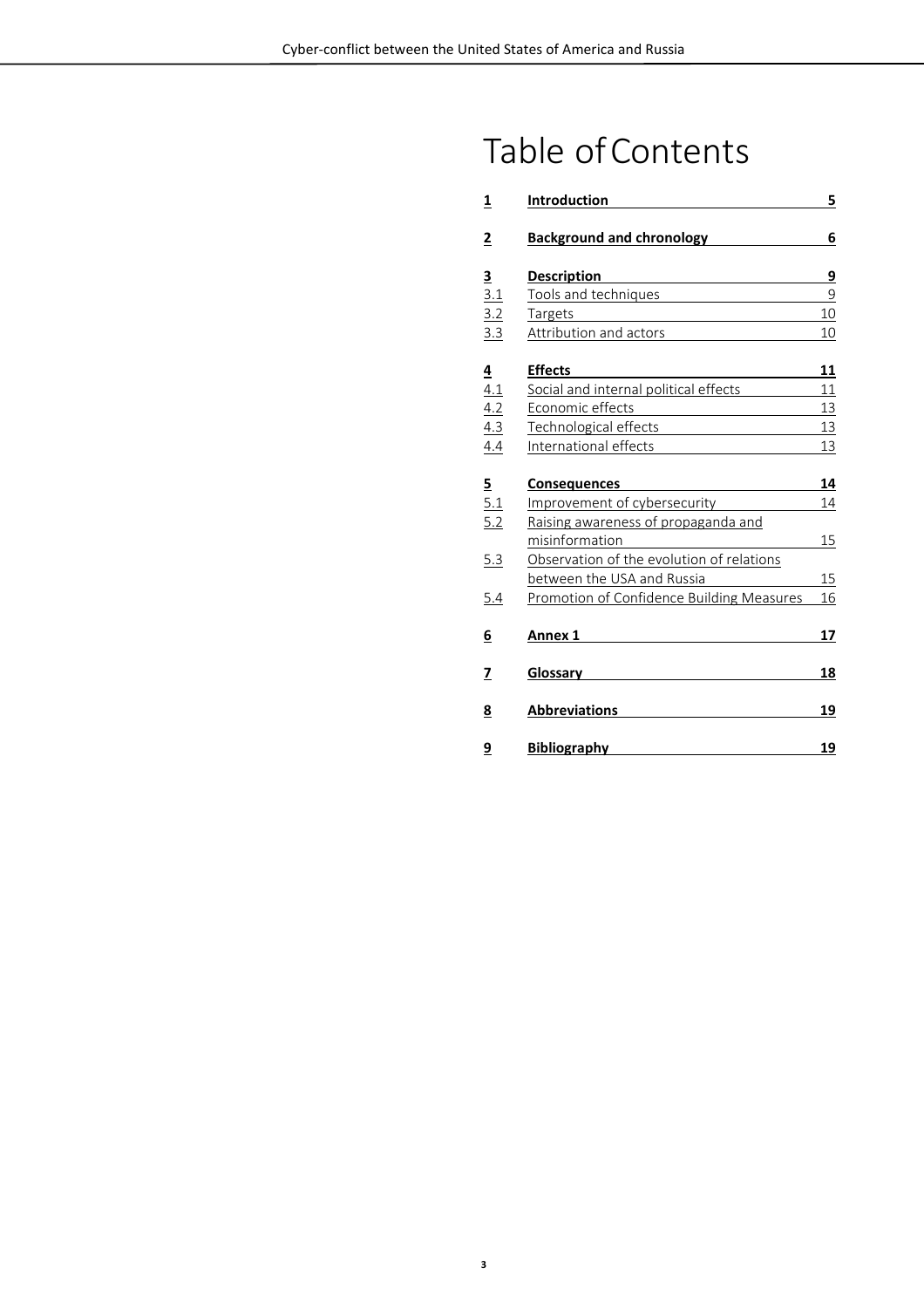## Executive Summary

| Targets:   | US State institutions and a political          |  |  |
|------------|------------------------------------------------|--|--|
|            | party.                                         |  |  |
| Tools:     | Tools <sup>1</sup><br>Administration<br>Remote |  |  |
|            | delivered by spear phishing emails.            |  |  |
| Effects:   | Heightened tensions between the USA            |  |  |
|            | and Russia in cyberspace and in the            |  |  |
|            | physical world.                                |  |  |
| Timeframe: | Tensions evident since 2011 and still          |  |  |
|            | ongoing, with a hot phase during the           |  |  |
|            | 2016 US presidential elections.                |  |  |

Cybersecurity and cyber-defense are domains whose significance has increased substantially over the past ten years, especially after the cyberattacks in Estonia in 2007 and the use of cyber-capabilities in combination with conventional military means during the conflict between Russia and Georgia in 2008. These events demonstrated that state actors were willing and able to use cyber capabilities in their military operations.

This analysis examines the particular hotspot of the cyber-conflict between the USA and Russia in relations to cyber-defense. In this report, a hotspot is defined as the cyber aspect of the relations between states in the context of tensions or conflict. This relates to series of actions taken by states and non-state actors in cyberspace.

The main objective of this hotspot analysis is to provide a better understanding of the incidents that occurred during the presidential elections in the USA and their effects. It also examines how the USA managed and reacted to the situation to allow lessons to be drawn from its experience and to prepare for similar situations in the future.

#### **Description**

 $\overline{a}$ 

Since 2015, several US institutions and the US Democratic National Committee (DNC)<sup>[2](#page-3-0)</sup> have been the victims of a series of intrusions in their networks. The perpetrators, believed to be the Russian hacker groups APT28 and APT29, used spear phishing emails to deliver Remote Administration Tools malware. These techniques enabled the hacker groups to remotely access their victims' computer networks and gain access to sensitive data. The stolen data from the DNC was later published at strategic times during the US presidential elections, interfering in the democratic process and potentially helping the Republican candidate, Donald Trump, win the elections. In October 2016, the US government officially accused the Russian government of having ordered the network intrusions.

#### **Effects**

The analysis found that the tensions between the USA and Russia over activities in cyberspace had wideranging effects on both the US domestic level and the international level. The social and internal political effects were marked by a loss of trust in the legitimacy and integrity of the democratic process as well as a loss of credibility for the Democratic candidate Hillary Clinton. The USA also took time to respond politically to the cyberattacks, which made it look indecisive. Economic effects were limited to costs in cybersecurity and forensics, and technological effects were restricted to a possible increase in cyber-defense expenditure, and the possible classification of voting systems as critical infrastructures.

International effects of the tensions between the USA and Russia over cyber-activities included a possible escalation of the situation and its spilling into a conventional war, alternatively the situation remaining the same, or de-escalation. At the same time, the tensions may lead to increased cooperation in regard to state behavior in cyberspace. Several European states also expressed fears of seeing a similar scenario develop during their national elections in 2017.

#### **Consequences**

Several consequences can be derived from the intrusions in US networks, the disclosure of information during the elections and their effects. States may try to prevent similar situations from happening by improving their cybersecurity measures and education. They may start integrative programs involving the whole of society and aimed at exposing propaganda and misinformation campaigns. States should closely monitor how both the relations between the USA and Russia and US support for NATO evolve to adapt their own strategies. They should try to promote international cooperation regarding states' behavior in cyberspace to reduce mistrust and the risk of misinterpretations.

<span id="page-3-0"></span><sup>1</sup> Technical words are explained in a glossary in section 7 at the end of the document.

<sup>2</sup> Abbreviations are listed in section 8 at the end of the document.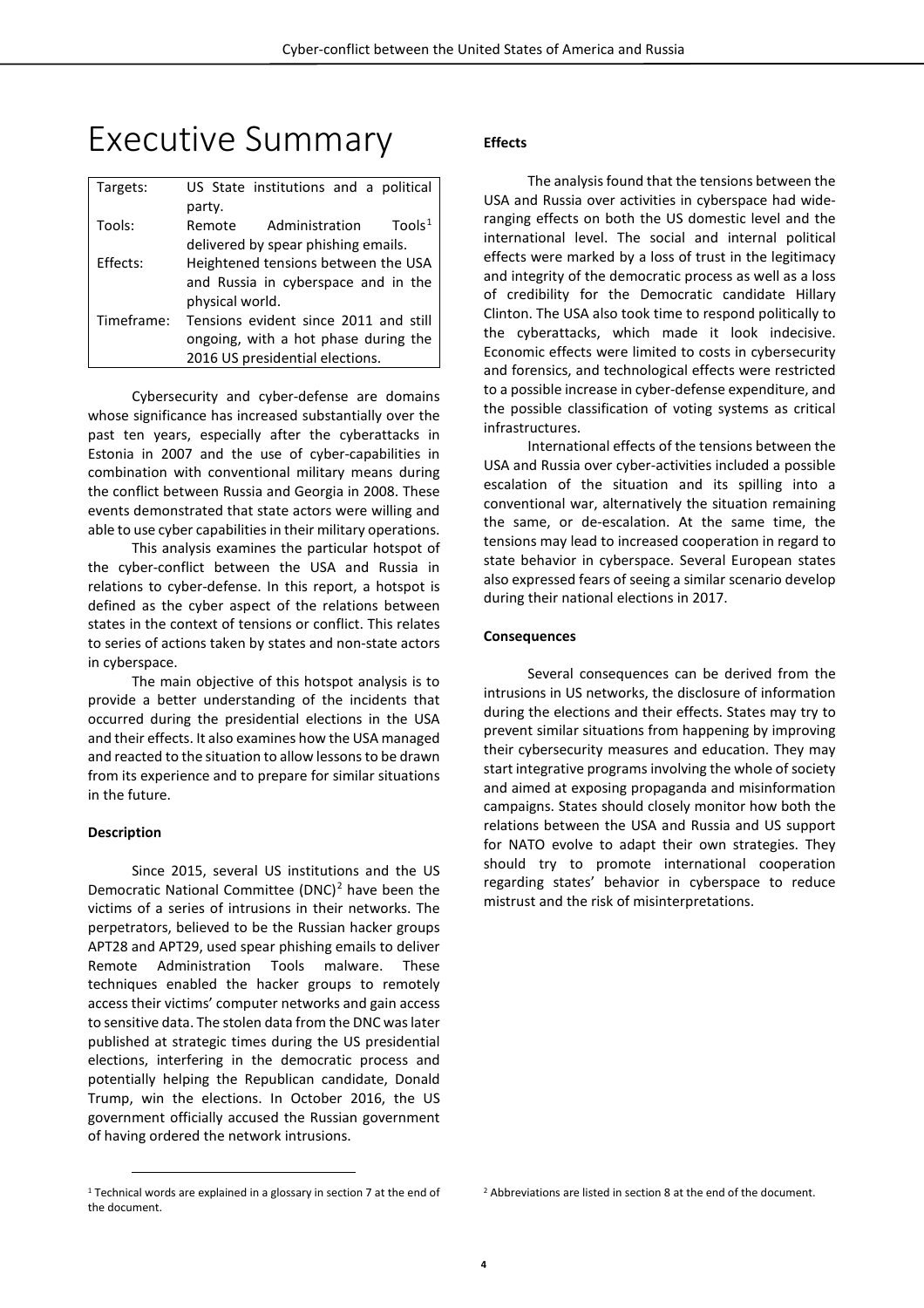### <span id="page-4-0"></span>1 Introduction

The importance of cybersecurity and cyberdefense has increased significantly over the past ten years. The cyberattacks that targeted Estonian institutions in 2007 and the cyber-operations conducted alongside the military ground operations during the conflict between Georgia and Russia in 2008 demonstrate the increasing relevance of this issue. The study and evaluation of hotspots identifies concrete examples to flesh out the theoretical and abstract concepts of cybersecurity. Their objective is to detail how victims were affected by and reacted to cyberattacks. This report also serves as a basis for a broader study that will compare various hotspots and provide recommendations on how states can improve their actions if faced with similar situations.

This document will be updated as new elements are discovered or significant changes in hotspots occur. The aim is to keep the document up to date with current issues to stay as accurate as possible.

This hotspot analysis examines the particular case of the tensions between the USA and Russia in relation to activities in cyberspace. Tensions between the two states increased steadily after the international intervention in Libya and in the wake of various peace talks over the civil war in Syria, and reached a new level with the cyberattacks on the US Democratic National Committee's  $(DNC)^3$  $(DNC)^3$  networks during the US presidential elections. The situation eventually reached a point where former Soviet leader Mikhail Gorbachev stated that the relations between the USA and Russia were at their lowest point since the end of the Cold War (Gaouette and Labott, 2016).

This hotspot is relevant because it is an ongoing and rapidly developing issue, which also has repercussions on other conflicts and events in the world including the wars in Syria and Ukraine (e.g. in Syrian peace negotiations or in the development of sanctions imposed on Russia after the annexation of Crimea).

This report will proceed as follows: In section 2, the report describes the historical background and chronology of events before and during the cyberattacks on the US presidential elections. It lists and summarizes events that have shaped the tensions between the USA and Russia to establish the context in which the cyberattacks unfolded.

Section 3 explains the various tools and techniques used as part of the intrusions in US networks and describes who were the targets and to whom the cyberattacks could be attributed. It shows that several US institutions and the DNC have been the victims of a series of intrusions in their networks. The perpetrators, believed to be the Russian hacker groups APT28 and

APT29, used spear phishing $4$  emails to deliver Remote Administration Tools (RAT) malware to remotely access their victims' computer networks and access data.

Section 4 analyzes the various effects of these tensions on both domestic and international levels. It demonstrates that the domestic effects of the cyberattacks were felt in the social, political, economic and technological spheres. The social and internal political effects were characterized by a general loss of trust in the legitimacy and integrity of democratic processes. Also, the Obama administration appeared indecisive in its political response to the cyberattacks on account of the time it took to respond. Economic effects were marked by the costs for the victims of such cyberattacks. Technological effects were limited to a possible increase in expenditure in cyber-defense and a possible classification of voting infrastructures as critical infrastructures. International effects could be an escalation of the conflict in cyberspace spilling over to a conventional war, alternatively the situation remaining the same or a de-escalation with the promotion of international cooperation on cyberspace.

Finally, section 5 details some consequences that can be derived from this case and conclusions that state actors may wish to implement. It sets out how state actors can reduce their risk of falling victim to similar intrusions by improving cybersecurity measures, promoting cyber-education, encouraging the whole of society to name and shame propaganda and misinformation campaigns, monitoring the evolution of the relations between USA and Russia, and promoting Confidence Building Measures (CBM).

 $\overline{a}$ 

<span id="page-4-1"></span><sup>3</sup> Abbreviations are listed in section 8 at the end of the document.

<sup>4</sup> Technical words are explained in a glossary in section 7 at the end of the document.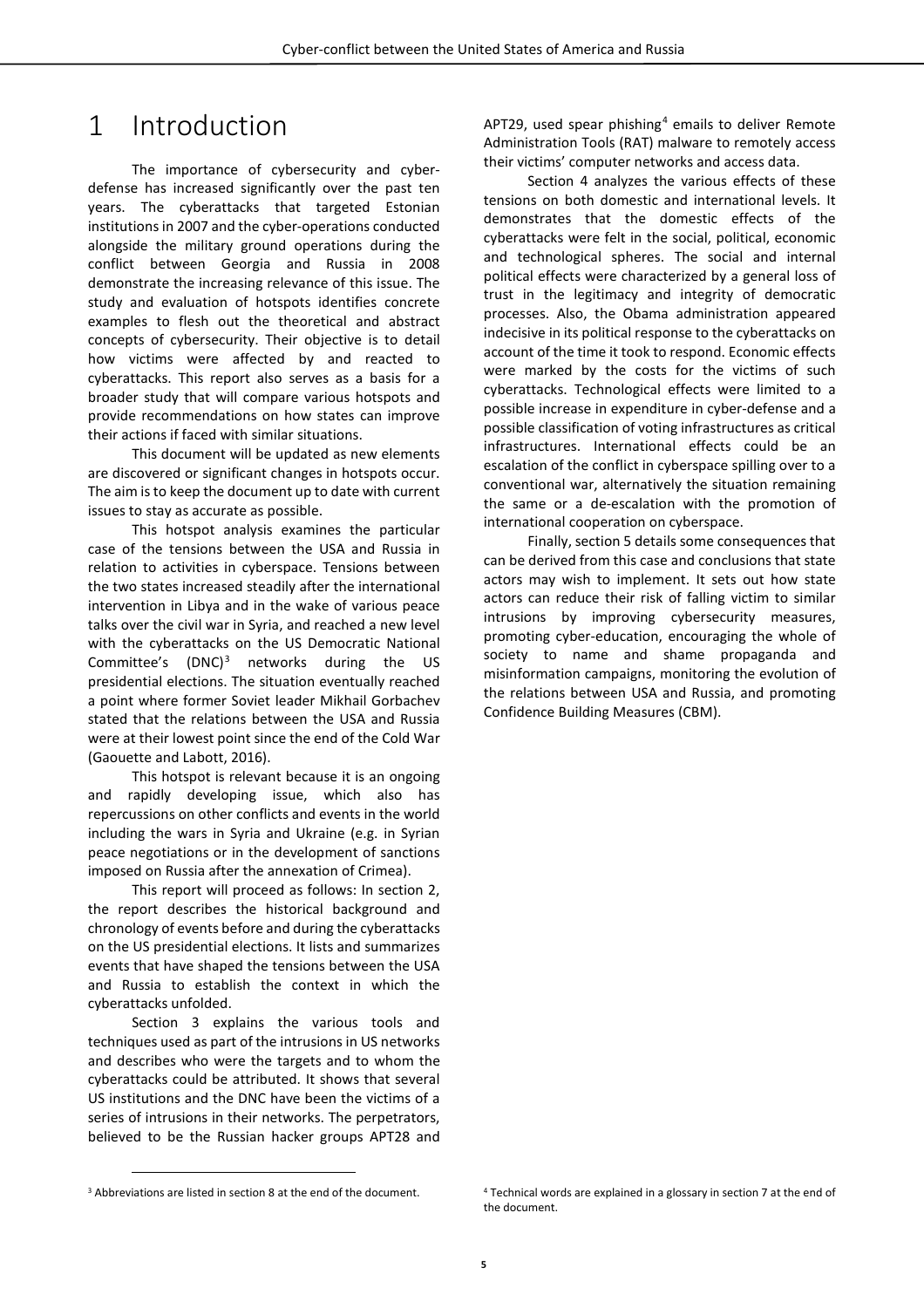### <span id="page-5-0"></span>2 Background and chronology

The historical background and the chronology of the events in this hotspot are important for understanding how the tensions between the two states developed, as they provide the context in which the cyberattacks took place and shed light on how the current dynamic was set in place.

Russia lost its power and pride after the fall of the Soviet Union, and the USA was free to act without any counterbalance. When Putin became President, his goal was to restore Russia to its past glory. After September 11, 2001, Russia moved closer to the West than it had ever been, but this rapprochement did not last, and tensions started to develop after the US intervention in Iraq in 2003. The conflict in the Caucasus in 2008 demonstrated to the world that Russia was ready to use military action as a tool of foreign policy. However, the event that definitively cut Russia away from the West was the multi-state military intervention in Libya in 2011, to which the former Russian President, Dmitry Medvedev, agreed. However, Putin openly disagreed with the intervention (Ornos et al., 2017). Since then, every move from either side has been under intense scrutiny and perceived as a means of provoking the other.

Rows with gray background refer to cyberrelated incidents.

| <b>Date</b> | Event                                                                                                                                                                                                                                                                                                                                                                                                                                                                                                                                                                                                                                                                                                                                                                             |
|-------------|-----------------------------------------------------------------------------------------------------------------------------------------------------------------------------------------------------------------------------------------------------------------------------------------------------------------------------------------------------------------------------------------------------------------------------------------------------------------------------------------------------------------------------------------------------------------------------------------------------------------------------------------------------------------------------------------------------------------------------------------------------------------------------------|
| 08.2008     | Rebels from South Ossetia, supported<br>by Russia, physically attack Georgian<br>armed forces over several days.<br>Georgian armed forces conduct a<br>raid, killing twelve<br>retaliation<br>from<br>peacekeepers<br>the<br>Commonwealth of Independent<br>States and injuring many more. This<br>raid serves as Russia's excuse for<br>invading the country. The conflict lasts<br>a month, but during this period Russia<br>shows that it is capable and willing to<br>use its military force as an instrument<br>of its foreign policy. Russian forces<br>also test their tactic of combining<br>cyberattacks (Distributed Denial of<br>Service (DDoS) attacks and website<br>defacement) in combination with<br>kinetic forces during this attack (Giles,<br>2016, pp. 4-5). |
| 03-10.2011  | The USA participates in the multi-<br>state military intervention in Libya<br>under a United Nations (UN) mandate<br>(Klion, 2016).                                                                                                                                                                                                                                                                                                                                                                                                                                                                                                                                                                                                                                               |

| 12.2011           | Putin wins the legislative elections,<br>but<br>the<br>opposition organizes<br>demonstrations to protest against the<br>election results. During the protests,<br>Russian armed forces use automated<br>DDoS tools to disrupt media and social<br>media pages in order to stop public<br>debate over the elections (Giles,<br>2012). Russian President Vladimir<br>Putin holds the US Secretary of State<br>Hillary Clinton,<br>the<br>time,<br>at<br>responsible for inciting protests on<br>social media (Sanger, 2017). |
|-------------------|----------------------------------------------------------------------------------------------------------------------------------------------------------------------------------------------------------------------------------------------------------------------------------------------------------------------------------------------------------------------------------------------------------------------------------------------------------------------------------------------------------------------------|
| 07.2013           | The USA and<br>Russia agree on<br>measures concerning Information and<br>Communications Technology (ICT)<br>security in the<br>course<br>of<br>a -<br>Cooperation Dialogue (The White<br>House, Office of the Press Secretary,<br>2013).                                                                                                                                                                                                                                                                                   |
| 15.03.2013        | A hacker named Guccifer hacks the<br>email account of a former aide of Bill<br>Clinton. The hack reveals that Hillary<br>Clinton, during her time as US<br>Secretary of State, used<br>her<br>unclassified private email account to<br>exchange sensitive and classified<br>information about foreign policy<br>matters, which is not permitted by<br>federal policies (Kessler, 2015).                                                                                                                                    |
| 03.2014           | Russian troops invade the Crimean<br>Peninsula. In this conflict, Russia also<br>conducts cyberattacks alongside the<br>on-the-ground operations<br>of<br>its<br>armed forces in order<br>gain<br>to<br>advantage and to cause confusion in<br>the Western media (Giles, 2016, pp.<br>31-33). In a speech at the University<br>of California, Clinton compares this<br>Russian expansion to the annexation<br>of Austria by Hitler in 1938 (Klion,<br>2016).                                                               |
| 10.2014           | A number of servers of the White<br>House and the US Department of<br>hacked<br>(Perez<br>State<br>are<br>and<br>Prokupecz, 2015).                                                                                                                                                                                                                                                                                                                                                                                         |
| 12.2014           | The new Russian military doctrine is<br>published, which also details the<br>concept of Information warfare (Giles,<br>2016, p. 27).                                                                                                                                                                                                                                                                                                                                                                                       |
| <b>Early 2015</b> | network<br>unclassified<br>of<br>the<br>An<br>Pentagon is hacked (Crawford, 2015;<br>Stewart, 2015).                                                                                                                                                                                                                                                                                                                                                                                                                       |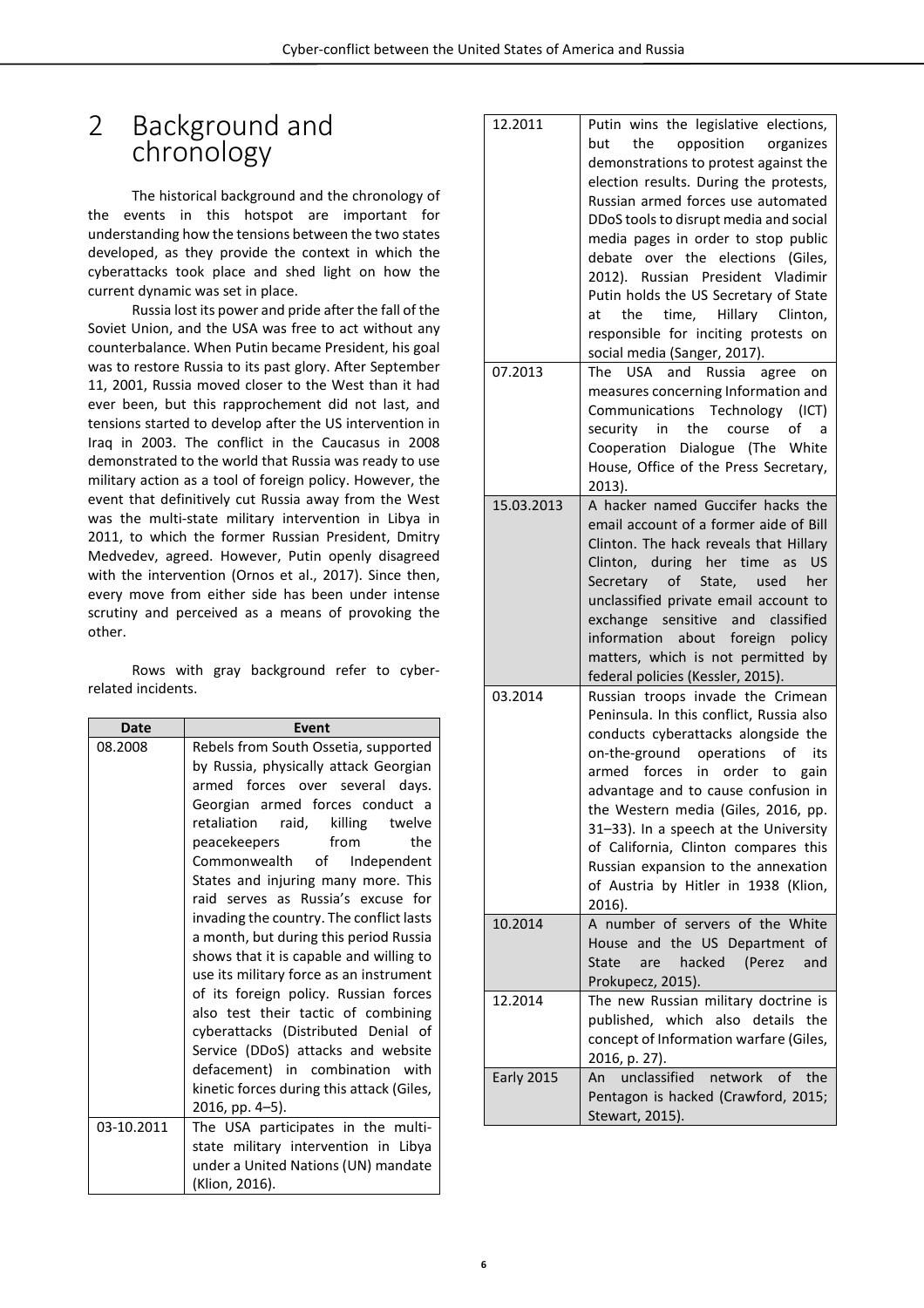| 07.2015    | The email servers of the US military's<br>Joint Chiefs of Staff are hacked<br>(Martin, 2016; Starr, 2015). At about<br>the same time, the hacker group                                                                                                                         | 07.2016    | announces the detection of spying<br>affecting<br>20<br>different<br>malware<br>networks in Russian organizations<br>(BBC News, 2016a).                                                                                                                                  |
|------------|--------------------------------------------------------------------------------------------------------------------------------------------------------------------------------------------------------------------------------------------------------------------------------|------------|--------------------------------------------------------------------------------------------------------------------------------------------------------------------------------------------------------------------------------------------------------------------------|
|            | APT29 manages to breach the DNC<br>computer network (US Department of<br>Homeland<br>Security and<br>Federal<br>Bureau of investigation, 2016).                                                                                                                                | 15.08.2016 | A hacker group named Shadow<br>Brokers claims to have stolen data<br>from the National Security Agency<br>(NSA). The stolen data, they declare,                                                                                                                          |
| 22.07.2015 | The UN Group of Governmental<br>(UN<br>GGE),<br>Experts<br>including<br>representations of 20 states, along<br>with the USA and Russia, publishes a                                                                                                                            |            | includes various malware developed<br>by the Equation Group, which they<br>then put up for internet auction<br>(Greenberg, 2016).                                                                                                                                        |
|            | report on international norms in the<br>οf<br>information<br>field<br>and<br>telecommunications in the context of<br>international security (United Nations<br>General Assembly, 2015).                                                                                        | 19.08.2016 | Paul Manafort, Trump's campaign<br>after<br>resigns<br>being<br>manager,<br>suspected of having had contact with<br>Russian intelligence officials (Torpey<br>and Levett, 2017).                                                                                         |
| 03.2016    | A second hacker group, APT28,<br>breaches the DNC computer network<br>(US Department of Homeland Security<br>and Federal Bureau of investigation,<br>$2016$ ).                                                                                                                 | 09.2016    | The Russian hacker group APT28<br>accesses medical files of athletes on<br>the World Anti-Doping Agency's<br>network and leaks them on the<br>internet (Ingle, 2016).                                                                                                    |
| 19.03.2016 | The DNC suspects that it was hacked<br>and hires the cybersecurity enterprise<br>CrowdStrike to investigate the breach<br>(Inkster, 2016, p. 23). The stolen data<br>comes from the email account of<br>Clinton's campaign chairman, John<br>Podesta, (Krieg and Kopan, 2016). | 07.10.2016 | President Obama officially accuses<br>Russia of being behind the DNC hack.<br>He warns Russia of possible retaliation<br>if Moscow was to intervene in the<br>November 2016 presidential election<br>(Strohm and Syeed, 2016). The<br>Russian President does not confirm |
| 06.2016    | Media reveal the DNC server breach.<br>CrowdStrike suspects Russian hackers<br>with ties to their government to have<br>hacked the servers (Hosenball et al.,<br>2016). The Kremlin denies any<br>involvement in the cyberattacks                                              |            | nor deny Russian involvement in the<br>DNC breach, but adds that the USA<br>was supporting and paying media<br>outlets<br>and<br>non-governmental<br>interfere<br>organizations<br>to<br>with<br>Russian politics (Ornos et al., 2017).                                  |
| 07.2016    | (Rudnitsky et al., 2016).<br>The voter registration systems of the<br>states of Arizona and Illinois are                                                                                                                                                                       | 09.10.2016 | Wikileaks publishes Podesta's emails<br>that were stolen during the DNC<br>breach in March 2016.                                                                                                                                                                         |
|            | hacked (Lartey, 2016; Reuters, 2016),<br>as are the servers of the Democratic<br>Congressional Campaign Committee<br>(DCCC) (McCain Nelson and Peterson,                                                                                                                       | 10.2015    | The US Central Intelligence Agency<br>(CIA) announces that it is ready to<br>prepare a covert cyber operation to<br>retaliate against Russia (Timm, 2016).                                                                                                               |
|            | 2016). At the end of the month,<br>thousands of stolen emails from the<br>DNC server breach are published on                                                                                                                                                                   | 15.10.2016 | The hacker group Shadow Brokers<br>calls off its malware auction due to a<br>lack of buyers (Ashok, 2016).                                                                                                                                                               |
|            | the Wikileaks and DCleaks websites<br>(Hosenball et al., 2016). In a speech,<br>the Republican candidate, Donald<br>Trump, invites Russian hackers to<br>penetrate again into DNC networks                                                                                     | 30.10.2016 | The FBI director declares that they<br>acquired new information on Hillary<br>Clinton's use of her private email in<br>2013 and that the investigation is still<br>ongoing (Borger, 2017a).                                                                              |
|            | and steal more information. The<br>Federal Bureau of Investigation (FBI)<br>launches an investigation into a<br>possible collusion between staff                                                                                                                               | 31.10.2016 | The hacker group Shadow Brokers<br>publishes a list of servers hacked by<br>the NSA between 2000 and 2010<br>(Goodin, 2016).                                                                                                                                             |
|            | members of the Trump campaign and<br>Russia (Borger, 2017a). A few days<br>Russian government<br>later,<br>the                                                                                                                                                                 | 08.11.2016 | Donald<br>Trump<br>wins<br><b>US</b><br>the<br>Presidential elections.                                                                                                                                                                                                   |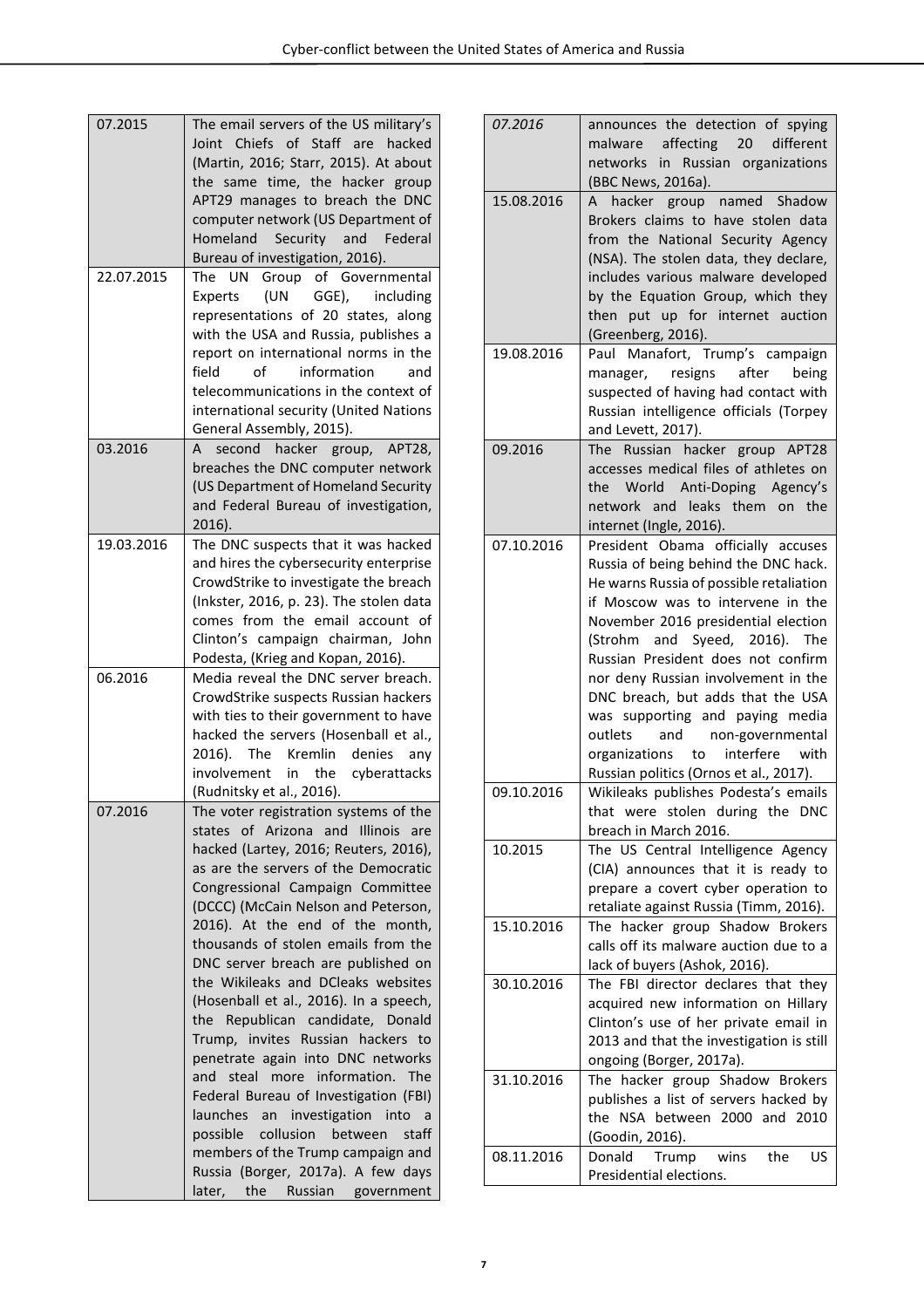| 14.11.2016 | Trump and Putin assure that they seek<br>to reverse the growing tensions in<br>their countries' relations (Ignatius,                                                                                                                                                                                                                                               |
|------------|--------------------------------------------------------------------------------------------------------------------------------------------------------------------------------------------------------------------------------------------------------------------------------------------------------------------------------------------------------------------|
|            | 2016).                                                                                                                                                                                                                                                                                                                                                             |
| 25.11.2016 | The Russian government announces<br>the discovery of a plot targeting<br>banking systems<br>Russian<br>with<br>cyberattacks. Russia blames foreign<br>spy agencies and claims that the<br>attack was stopped before it could do<br>any harm (Lowe and Zinets, 2016).                                                                                               |
| 12.2016    | President Obama<br>suggests<br>the                                                                                                                                                                                                                                                                                                                                 |
|            | appointment of a cybersecurity<br>ambassador in a<br>report<br>on<br>cybersecurity to the<br>incoming<br>President. His or her role would be to<br>develop international norms<br>on<br>states' behavior in cyberspace (Lee,<br>2016).                                                                                                                             |
| 09.12.2016 | The Washington Post publishes an                                                                                                                                                                                                                                                                                                                                   |
|            | claiming that,<br>article<br>after<br>assessment, the US intelligence<br>community asserted<br>Russian<br>interference in the presidential<br>elections, which helped Donald Trump<br>win the presidency (Entous et al.,<br>2016).                                                                                                                                 |
| 15.12.2016 | The security firm Recorded Future                                                                                                                                                                                                                                                                                                                                  |
|            | discovers that the US Election<br>Assistance Commission's network was<br>hacked after election day in<br>November. The US Election Assistance<br>Commission is responsible for<br>monitoring the security of voting<br>machines. The supposed hacker is<br>believed to be Russian-speaking, but<br>do not have any ties to the Russian<br>government (Menn, 2016). |
| 29.12.2016 | Department of Homeland<br>The<br>US I<br>Security (DHS) and the FBI publish a<br>report on the cyberattacks<br>joint<br>during the presidential elections (US<br>Department of Homeland Security<br>and Federal Bureau of investigation,                                                                                                                           |
| 29.12.2016 | 2016).                                                                                                                                                                                                                                                                                                                                                             |
|            | President Obama expels 35 Russian<br>diplomats from US territory and closes<br>two Russian compounds in the USA in<br>retaliation for the cyberattacks during<br>the elections (BBC News, 2016b).                                                                                                                                                                  |
| 30.12.2016 | The Russian Foreign Minister suggests<br>35 US diplomats from<br>expelling<br>Russian<br>territory,<br>but<br>Russian<br>President<br>Putin<br>the<br>rejects<br>proposition (BBC News, 2016c).                                                                                                                                                                    |
| 01.01.2017 | The 35 expelled Russian diplomats                                                                                                                                                                                                                                                                                                                                  |
|            | leave the USA (BBC News, 2017a).                                                                                                                                                                                                                                                                                                                                   |

| 06.01.2017 | The US National Intelligence Council<br>publishes an unclassified version of<br>their report on the Russian cyber-<br>activities in the US presidential<br>election<br>(National Intelligence<br>Council, 2017).                                                                                                                                                                                                                                                                                                                                                 |
|------------|------------------------------------------------------------------------------------------------------------------------------------------------------------------------------------------------------------------------------------------------------------------------------------------------------------------------------------------------------------------------------------------------------------------------------------------------------------------------------------------------------------------------------------------------------------------|
| 08.01.2017 | The group Shadow Brokers starts<br>another auction of a new set of stolen<br>malware from the NSA (Bing, 2017;<br>Goodin, 2017).                                                                                                                                                                                                                                                                                                                                                                                                                                 |
| 11.01.2017 | The news website Buzzfeed.com<br>publishes a series of unverified<br>reports alleging that Russia has<br>compromising documents on US<br>President Trump. Both Russia and<br>Trump claim that these allegations are<br>unfounded (Borger, 2017b).                                                                                                                                                                                                                                                                                                                |
| 20.01.2017 | Donald Trump is inaugurated as the<br>45 <sup>th</sup> US President.                                                                                                                                                                                                                                                                                                                                                                                                                                                                                             |
| 31.01.2017 | arrest four<br>Russian<br>authorities<br>cybersecurity specialists, two<br>οf<br>whom were working for the Federal<br>Security Service (FSB). They are<br>accused of treason and cooperation<br>with the CIA (Walker, 2017).                                                                                                                                                                                                                                                                                                                                     |
| 14.02.2017 | The US national security advisor,<br>Michael Flynn, resigns because of<br>contacts with the Russian ambassador<br>the USA and is considered<br>to<br>vulnerable to Russian coercion<br>(Borger, 2017c).                                                                                                                                                                                                                                                                                                                                                          |
| 02.03.2017 | US Attorney General, Jeff<br>The<br>Sessions, is accused of lying at his<br>Senate confirmation hearing<br>in<br>January 2017 about meeting twice<br>with the Russian ambassador to the<br>USA during the election campaign<br>(Siddiqui, 2017).                                                                                                                                                                                                                                                                                                                 |
| 04.03.2017 | former<br>accuses<br>President Trump<br>President<br>Obama of ordering the<br>interception of his communications<br>during the election campaign (Malkin<br>and Yuhas, 2017).                                                                                                                                                                                                                                                                                                                                                                                    |
| 06.03.2017 | A series of documents, stolen from<br>the CIA, is published on Wikileaks.<br>They reveal several cyber-programs<br>developed by the agency and disclose<br>the use of technical vulnerabilities in<br>internet-connected televisions, the<br>development of a library of malware<br>for storing and categorizing malicious<br>software used by foreign agencies,<br>and the use of the US consulate in<br>Frankfurt as a covert base for the<br>Center of Cyber Intelligence. The CIA<br>does not comment on the leak. It is<br>believed that the leak came from |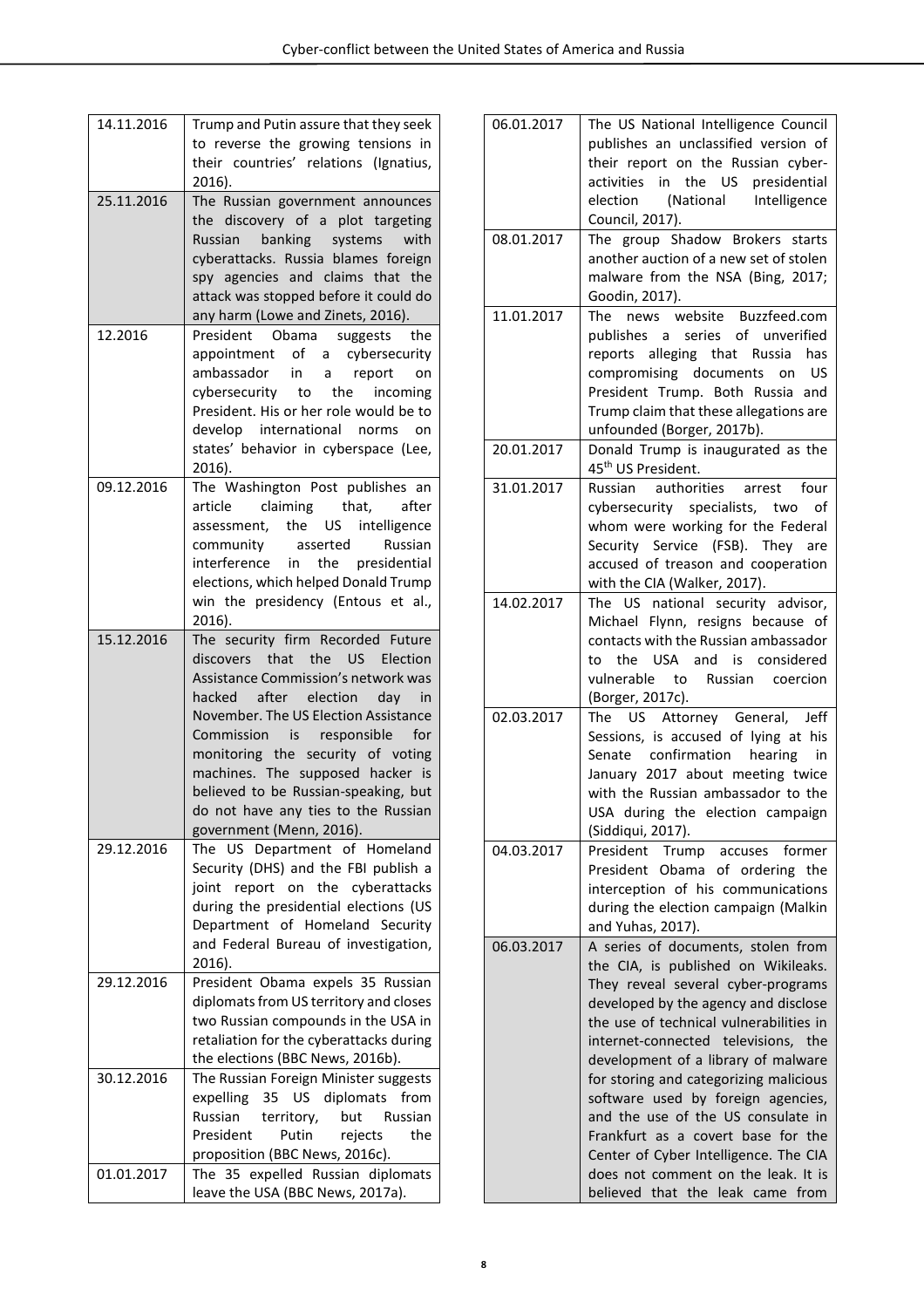| 06.03.2017 | inside the agency or from<br>a<br>contractor, but was not due to<br>a                                                                                                                                                                                                                                                                                                                                                                                                                                                                  |
|------------|----------------------------------------------------------------------------------------------------------------------------------------------------------------------------------------------------------------------------------------------------------------------------------------------------------------------------------------------------------------------------------------------------------------------------------------------------------------------------------------------------------------------------------------|
|            | cyberattack (MacAskill et al., 2017).                                                                                                                                                                                                                                                                                                                                                                                                                                                                                                  |
| 20.03.2017 | At a House Intelligence Committee<br>Hearing, the FBI director confirms that<br>his agency launched an investigation<br>on Trump campaign staff members for<br>possible collusion with Russia. He<br>adds that there is no information<br>supporting the claim that the Obama<br>administration wiretapped Trump's<br>campaign (Borger and Ackerman,<br>2017).                                                                                                                                                                         |
| 22.03.2017 | The House intelligence committee<br>chairman, Devin Nunes, declares in a<br>press conference that some members<br>of Trump's team have been recorded<br>after the elections when they met<br>with persons of interest under<br>surveillance by the US intelligence. He<br>states that these recordings do not<br>support President Trump's claim of<br>Obama ordering surveillance on his<br>team during the elections and are not<br>part of the FBI investigation on ties<br>between the Trump team and Russia<br>(BBC News, 2017b). |

### <span id="page-8-0"></span>3 Description

This section will first detail the various tools and techniques used by the perpetrators in the various cyberattacks on US institutions in order to understand how the perpetrators managed to enter the networks and steal data. Secondly, it will describe the types of victims targeted by the cyberattacks. Finally, it will examine the alleged perpetrators of these intrusions and the evidence suggesting that they are in fact behind the cyberattacks.

#### <span id="page-8-1"></span>3.1 Tools and techniques

 $\overline{a}$ 

The escalation in cyber-interactions between the USA and Russia is marked by a series of events. This section specifically details tools used in the incidents that occurred after the invasion of Crimea<sup>[5](#page-8-2)</sup>.

The data breaches that occurred with the penetration of US institutions' servers involved an entry technique known as spear phishing, where emails are used to send malicious links or content. Recipients of the emails sent by the hacker group APT29 were lured into clicking on links or opening attachments that appeared to originate from a legitimate sender, but triggered the

download of malware. The malicious software then implanted a Remote Access Tool (RAT) in the computer, allowing the perpetrators to remotely access the respective system to steal data without the computer users' knowledge. The hacker group APT28 used a similar technique, luring their victims with fake emails seemingly originating from legitimate businesses to trick recipients into providing their login credentials (username and password). The hackers then used the stolen information to access their victims' systems and install malware to gather specific data.

Using zero-day vulnerabilities or unpatched vulnerabilities of software already installed on the machines, the malware would then send data back to servers belonging to the hacker groups. These operations proceed without users' knowledge, permitting attackers to stealthily steal emails, sensitive information or other personal data. These techniques are also used for reconnaissance of network architecture and intelligence collection on a network's vulnerabilities with the aim of preparing a future attack. The attackers are then able to use the backdoor opened by the RAT to retrieve files and data (Dilanian et al., 2016). The use of spear phishing, a targeted technique, suggests that victims were not chosen at random. The spear phishing emails were precisely designed to fit their victims. The use of zero-day vulnerabilities is not normally a method for inexperienced hackers, but is rather employed by individuals or groups with considerable knowledge, resources and time (Thielman and Ackerman, 2016).

The information released on the tools used by the attackers during the 2016 US election mostly focused on techniques, but also suggested that malware from the Dukes family $6$  was used. It was probably the SeaDuke malware toolset, which was used as a secondary backdoor (Calabresi and Rebala, 2016; F-Secure, 2015; Lipton et al., 2016).

The perpetrators also used the publication of stolen information and misinformation to influence the US elections. By releasing stolen information at strategic times in the campaign, they tried to influence public opinion. The goal was the same when releasing misinformation through the use of trolls, who wrote hateful comments on social media websites and spread rumors. This method does not require any special technical knowledge. English-language news channels funded by the Russian state, including RT (formerly Russia Today) and Sputniknews, were also used in order to shape public opinion on candidates (Inkster, 2016, p. 28).

Regarding the cyber-incidents in Russia, there has been no information on the tools or techniques used.

<span id="page-8-2"></span><sup>&</sup>lt;sup>5</sup> For a detailed classification of the recent cyberattacks in the USA and Russia see Annex 1.

<sup>6</sup> The Dukes malware family contains nine different pieces of malware (F-Secure, 2015).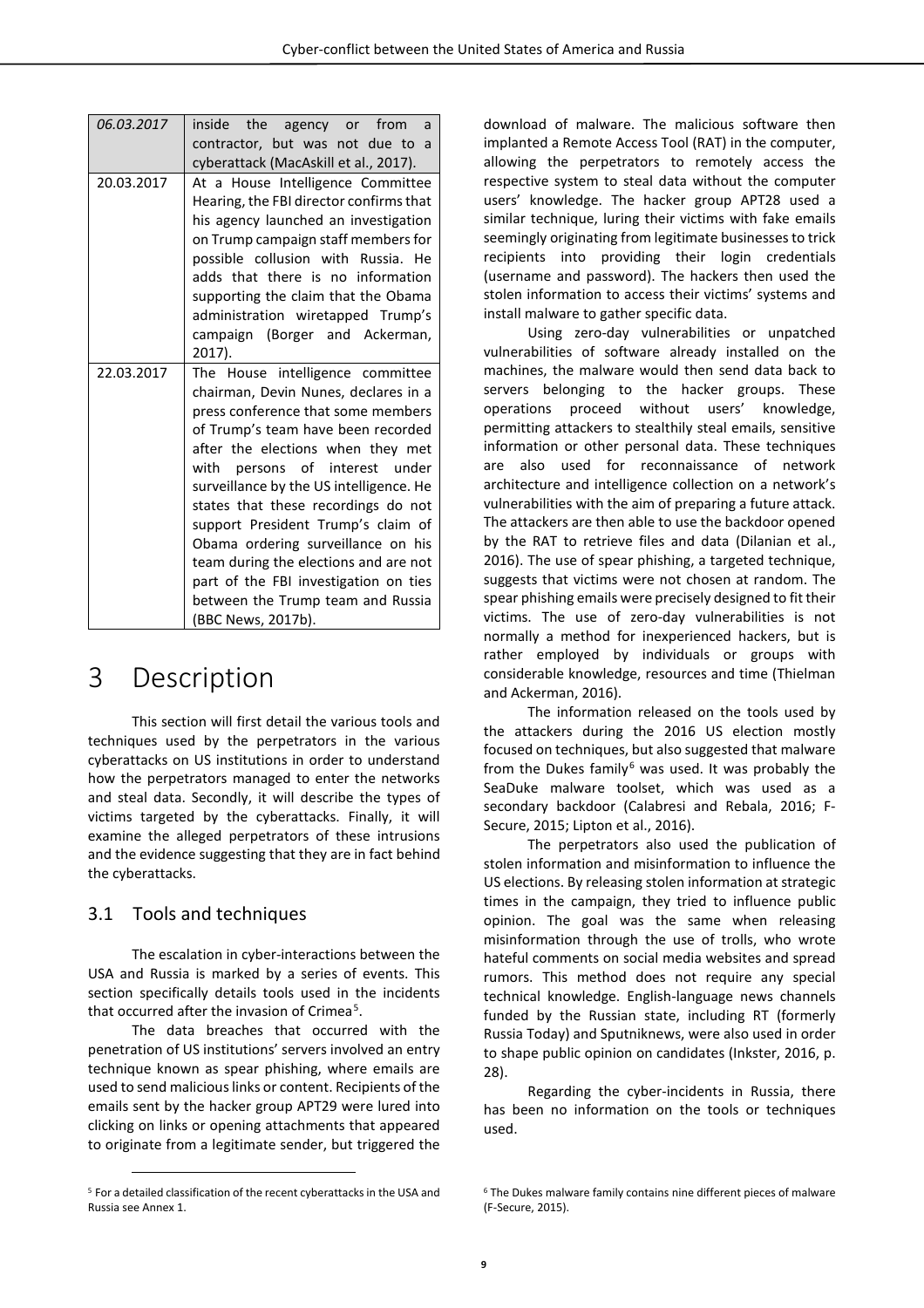#### <span id="page-9-0"></span>3.2 Targets

In this cluster of cyber-incidents, the majority of targets were located in the USA, with a couple of events in Russia. In the USA, the targets can be categorized into two groups: state institutions and political parties. The first group includes the White House, the US State Department, the Pentagon, the Joint Chiefs of Staff, the voter registration system and the NSA. These institutions are all linked to foreign affairs, military or voting processes. They represent a certain intelligence value for a foreign power, which makes them primary targets for cyberespionage.

The targets within the US political parties were the DNC and the DCCC. Political parties are particularly interesting targets for foreign intelligence services because they have access to some policy-relevant documents but do not have technical protection measures that are as stringent as those of government institutions. These particularities make political parties as good a target as state institutions. The incidents targeting the DNC were highly specific in their choice of target. A principal victim of the DNC hack was the presidential election candidate, Hillary Clinton. Stolen, and subsequently published, emails showed that the chairwoman of the DNC favored Clinton over her Democratic Party rival, Bernie Sanders. The Chairwoman later resigned from her position as a result of the emails' publication (Hosenball et al., 2016). The leakage of information in this regard throughout the election campaign was reported to be used in order to discredit Hillary Clinton as a legitimate presidential candidate (National Intelligence Council, 2017).

There is little information about cyberattacks in Russia and their targets. In July 2016, the FSB declared that 20 organizations belonging to state, scientific and defense institutions had been targeted by spying malware (BBC News, 2016a). No further details were provided on the victims nor on what was stolen or how the malware infected the networks. In October 2016, the Ukrainian hacker group Cyber Hunta leaked emails claiming to have originated from one of Putin's counselors, Vladislav Surkov. These emails contained elements attesting ties between the Russian government and pro-Russian Ukrainian separatists. The USA officially denied any responsibility for this hack (Miller, 2016). Finally, in November 2016, the FSB announced that it had successfully avoided a cyber-plot targeting Russian online banking systems. Apart from accusing foreign intelligence services, the Russian officials did not provide any further information on this event (Lowe and Zinets, 2016).

#### <span id="page-9-1"></span>3.3 Attribution and actors

The US government suspected Russian involvement in all US incidents, but officially accused Russia only in relation to the DNC hack, although Russia denied the allegations (Dunn Cavelty, 2016). In this incident and others, investigators claimed that they had evidence, such as Internet Protocol (IP) addresses or the language environment of the computers used to create the infected attachments, pointing to the Russian hacker groups APT28 and APT29 as the responsible perpetrators of the attacks. These groups are also suspected of having ties to the Russian government (Rudnitsky et al., 2016) and of acting as proxies. This not only allows Russia to issue plausible deniability when malicious activity is discovered, but also helps confuse and blur reality and complicate attribution.

In the case of the US DNC breach, experts from the cybersecurity firm CrowdStrike asserted that the attacking groups were  $APT29<sup>7</sup>$  $APT29<sup>7</sup>$  $APT29<sup>7</sup>$  and APT2[8](#page-9-2)<sup>8</sup>. This firm presented technical evidence showing that the hacker group APT29 had been operating within the US DNC's network for approximately a year before it was discovered, and that the hacker group APT28 had infiltrated the same network in March 2016 (US Department of Homeland Security and Federal Bureau of Investigation, 2016). Furthermore, the investigation identified several indicators supporting the involvement of these two hacker groups: the IP addresses originating from Russia, the malware found on infected computers known to have been used by the Russian hacker groups, and that the timing of the groups' hacking activities matched Moscow working-day schedules and Russian holidays (Inkster, 2016).

The hacker group APT29 is suspected of having ties to the FSB, the main Russian intelligence and security institution and successor to the KGB and other intelligence agencies. The hacker group is believed to have been active since a series of cyberattacks in Chechnya in 2008 (F-Secure, 2015, p. 4) and was uncovered during the investigations of the cyberattacks on the US State Department and White House in 2015 (Thielman and Ackerman, 2016). The hacker group APT29 is also believed to be responsible for the attack on the US Joint Chiefs of Staff in July 2015 (Alperovitch, 2016).

The hacker group APT28 is believed to be linked to the Main Intelligence Directorate (GRU), the Russian foreign military intelligence service. This hacker group was first discovered in 2008 during the conflict between Russia and Georgia. The group has been accused of hacking the networks of defense, energy, government, and media companies, and more recently of the intrusion into TV5Monde and the German Bundestag

 $\overline{a}$ 

<span id="page-9-2"></span><sup>7</sup> The hacker group is also known as Cozy Bear, Dukes or CozyDuke.

<sup>8</sup> The hacker group is also known as Fancy Bear, Sofacy, Sednit, Strontium or Pawn Storm.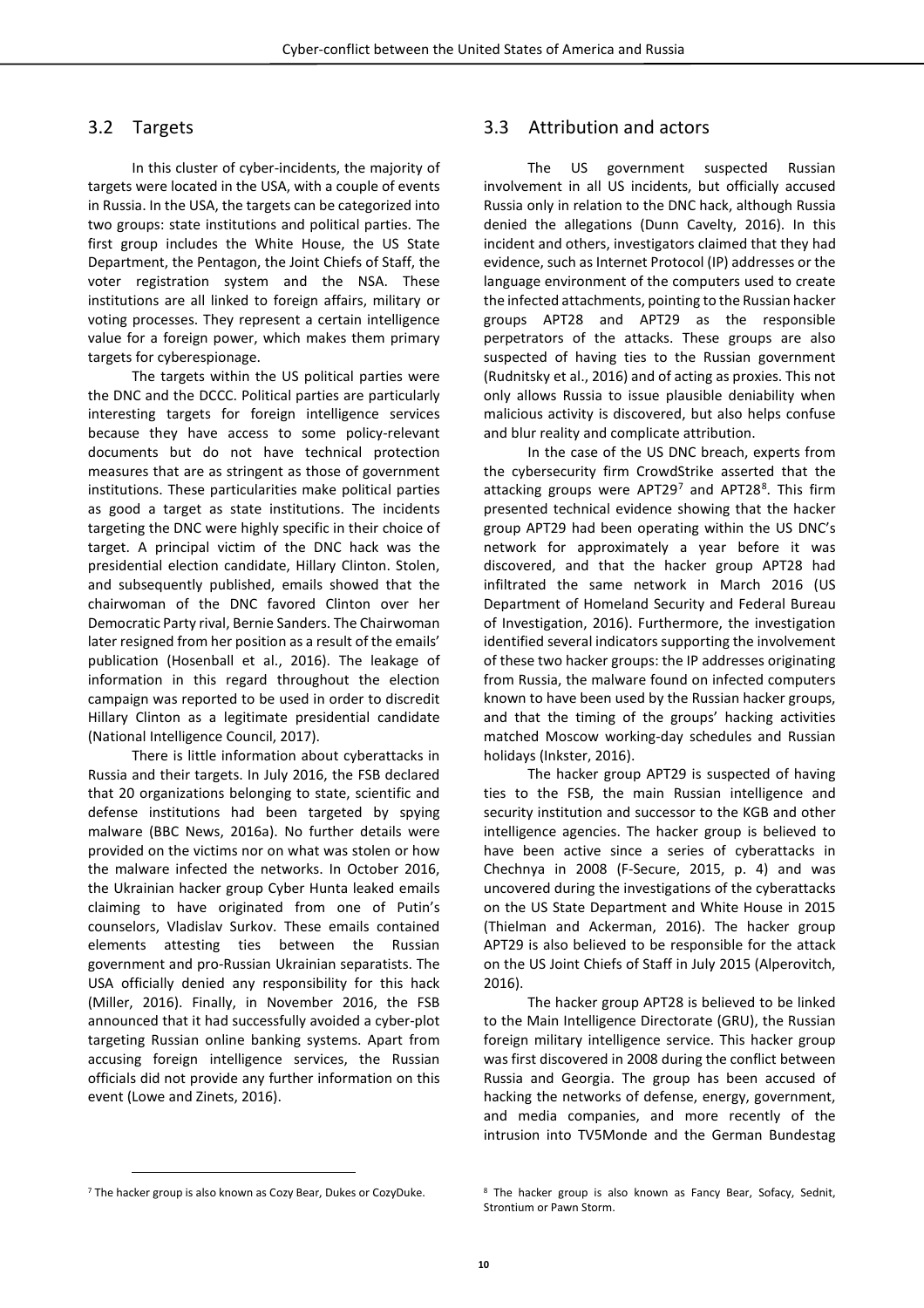servers in April 2015. However, it seems that the hacker group APT28 tends to target military or defense-related assets, which corroborates the possibility of the group being tied to the GRU. Moreover, the group is known to conduct elaborate phishing schemes like the ones that tricked John Podesta into giving out his email login credentials (Alperovitch, 2016).

Both hacker groups have substantial resources, raising suspicion that they receive state support or sponsorship. Both groups are focused on information gathering, specifically embarrassing information or sensitive data, but not as basis for extortion. The fact that they do not use the stolen information for coercion suggests that they are not driven by financial gain. Also, it corroborates the idea that they are sponsored by a state. Furthermore, both hacker groups align their attacks on targets in keeping with Russian political objectives (Thielman and Ackerman, 2016). However, the fact that APT28 breached the DNC network after APT29 suggests that the two hacker groups lacked coordination regarding their victims. This suggests that a lack of coordination also exists between the two government bodies to which the hacker groups are allegedly tied. Apart from these two groups, it is believed that the Russian government has ties with approximately five other hacker groups (Rudnitsky et al., 2016).

In the case of the DNC breach, an online persona named Guccifer 2.0 claimed responsibility for the hack and the distribution of the information gathered to Wikileaks and DCleaks. This entity claimed to be Romanian, but investigators and cybersecurity experts believe that the identity of Guccifer 2.0 was probably created to confuse the investigators and that the entity behind it is in reality Russian. In a joint report, the US intelligence community assessed that the hackers were from the GRU (National Intelligence Council, 2017).

In the case of the NSA breach, the alleged perpetrator was a hacker group called Shadow Brokers. This group has tried to sell malware*,* supposedly stolen from the Equation Group, through online auctions. The group appeared for the first time in cyberspace with the NSA breach of August 2016 and the first auction that followed. Experts who have analyzed the sample of malware provided by the group concluded that the material could have come from the NSA (Emm et al., 2016, p. 6). The hacker group did not find any buyers for the stolen malware and called off the first auction in October 2016. They came back later with a new auction in January 2017, declaring that this would be their last action, and then disappeared. Experts commented that a group able to hack into the NSA network must have had support from a state or insider help (Greenberg, 2016; Suiche, 2016). The latter argument is supported by the fact that no servers would contain such a large sample of cyber-tools in the one place and that it might have been stolen from an internal network of the NSA, accessed with a USB drive (Bing, 2017; Goodin, 2017).

Experts have stated that the group might also be linked to a former NSA employee, Harold Thomas Martin, who was arrested in October 2016 with 50 terabytes of stolen data (Goodin, 2016).

There will always be uncertainty when it comes to attribution in cyberspace. Attribution would normally follow the *cui bono* (to whose benefit) logic, but even with this reasoning, it is not possible to be entirely certain that a particular actor who benefits from an attack is indeed the perpetrator. Evidence presented by official US reports, mainstream Western media and cybersecurity firms seems to point to Russia as the perpetrator. While Russia would certainly benefit from the victory of Donald Trump, it is still possible that this technical evidence was spoofed and was potentially created to falsely incriminate the Russian government. Location settings in computers can be altered, and the malware used is also available on the black market (Gaycken, 2016). Furthermore, it was assumed that these entities had ties with the Russian authorities, which the latter consistently denied.

These incidents may also be simply about foreign intelligence collection. According to Michael Hayden, the former NSA chief, his organization has collected information on foreign political parties and institutions (Timm, 2016), and it could therefore be plausibly assumed that foreign intelligence services also gather information about the USA. As previously stated, state institutions and political parties constitute high-value targets for intelligence agencies and are often victims of such attacks.

On the Russian side, it is difficult to determine the actors behind the cyber-incidents because very little information has been published.

## <span id="page-10-0"></span>4 Effects

This section examines the effects of the various cyber-incidents at the domestic and international level. At the domestic level, the analysis focuses on the effects on social and domestic politics. It studies how US society and election processes were affected by the incidents and how the US government responded to them. The two other points of focus are how the incidents affected the state's economy and how they impacted its technological development.

At the international level, the report analyses the impacts of the cyberattacks on the relations between the two countries and the international community.

#### <span id="page-10-1"></span>4.1 Social and internal political effects

Socially and politically, the most visible effect of these cyberattacks has been their influence on how the US presidential elections unfolded. Foreign attempts to influence US elections are not a new phenomenon; in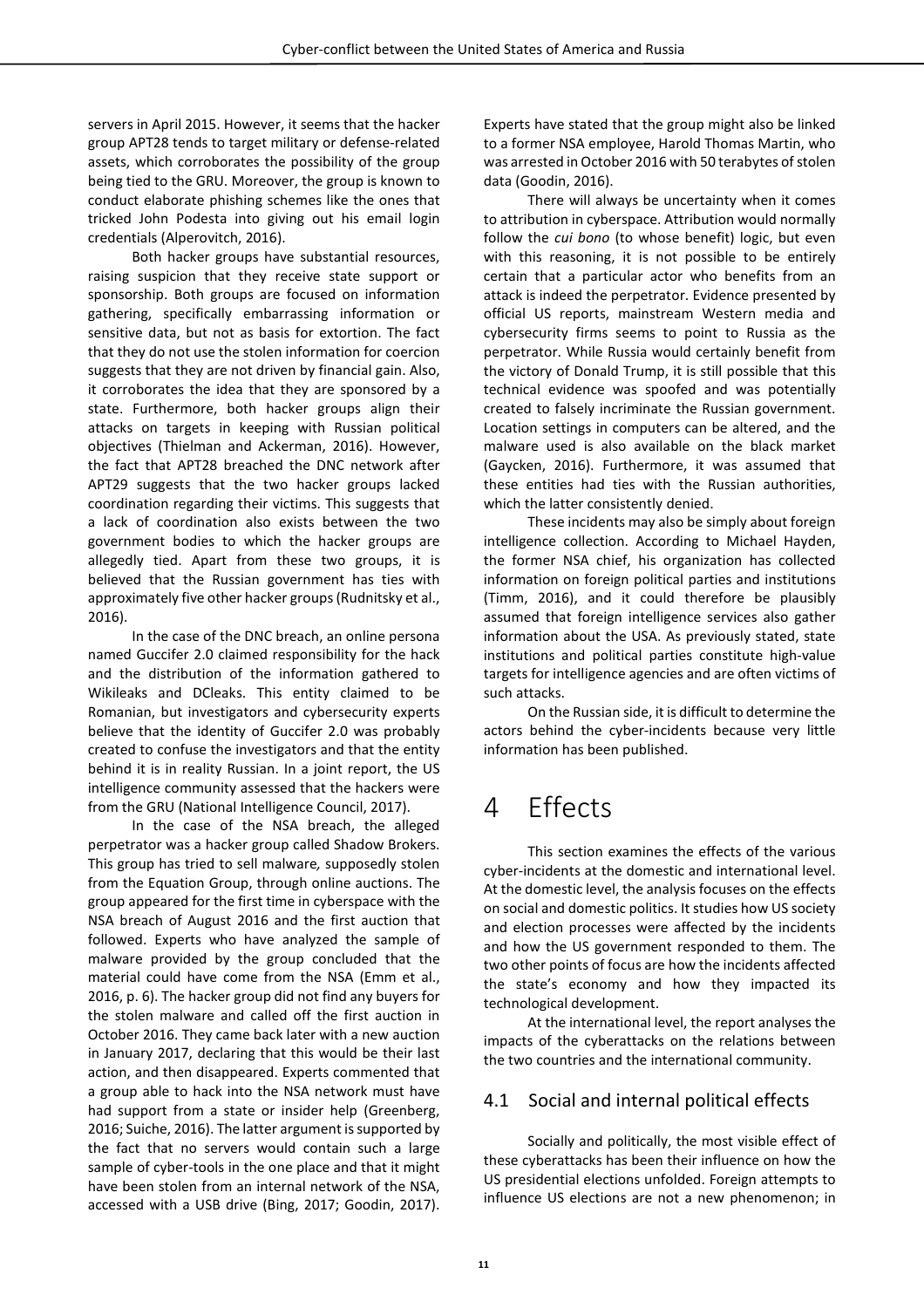1968, for instance, the Kremlin allegedly ordered the Russian ambassador in Washington to help the Democrat candidate, Hubert Humphrey, to win the elections against the Republican and anti-communist candidate, Richard Nixon (Higgins, 2017). Also, in 1982, Russian intelligence launched a misinformation campaign against the Republican candidate, Ronald Reagan. They pictured him as a militarist candidate corrupted by the defense industry (Ornos et al., 2017). In both past cases, Russian efforts to influence the outcome of the US elections failed. The difference in the 2016 incidents, however, lies in the tools used to try to influence the presidential elections and public opinion, as technology offered new possibilities. Cyberattacks and leaks of stolen information on the internet enable a wider audience to be reached and can have an important impact on US elections. Using the internet, any group or organization can enter any homes, provided they have a connection. As a result, the successful breaches and leaks of embarrassing stolen data diminished public faith in the credibility of the US presidential election process, its integrity and legitimacy. The report from the US intelligence community and the joint report from the DHS and the FBI argue that the goal of the DNC breach was not to directly interfere with the results of the elections in favor of Donald Trump, but rather to cast doubts on the legitimacy of the election process. A certain mistrust of the US state institutions already existed among the US population, and Russia used the cyberattacks on the DNC to deepen that distrust (Ornos et al., 2017). This tactic aligns with the concept of information warfare referred to in the Russian Gerasimov doctrine. The Russian aim is to control the adversary's "information space" by complicating the distinction between truth and lies, while blurring the line between times of peace and war, and ultimately to make the USA take "decisions that benefit the adversary's interests", in this case Russia (Nocetti, 2015, pp. 7–8). By denying its involvement in the cyberattacks, Russian authorities contributed to the general confusion, cast doubts on the events and gave the impression that there were no reliable facts (Giles, 2016, p. 40). Conway (2003) argues that the internet changed the power-balance of information by shifting it from organizations or people who own and control traditional media to other actors who disseminate unverified information online.

Also, Russia used embarrassing information stolen in the DNC breach to discredit Hillary Clinton. This information was leaked at strategic points of the campaign in order to make her look unsuitable as a candidate (National Intelligence Council, 2017). Russia not only used cyberattacks on political institutions to confuse the population and discredit Hillary Clinton, but also manipulated news on social media and specific media platforms such as RT and Sputniknews to intensify this effect even further. This tactic also contributed to the confusion of the population regarding the reliability of mainstream media and increased mistrust toward them. During the election campaign, Hillary Clinton asserted repeatedly that she was in favor of a no-fly zone in Syria, an option that was fiercely criticized in the USA because it would pose high risks of escalation in Syrian airspace with Russia (Ackerman, 2016). Russia targeting the Democrat candidate would align with potential Russian fears about seeing a no-fly zone instated in Syria. Measures of this nature would remind people of the international intervention in Libya, which ended with the death of Qaddafi, and Russia would not welcome a similar scenario in Syria. Therefore, it was in Russia's interest to prevent the Democrat candidate from being elected (Ornos et al., 2017).

The US government responded to the attack by expelling 35 Russian diplomats and closing two compounds. However, it took them approximately four months to officially accuse Russia of perpetrating the DNC breach. The slowness of the response made the US look indecisive in its response to the hack. Yevgenia Albats, who wrote a book about the KGB, and FBI director James Comey argued that Russia wanted the cyberattack to be discovered in order to demonstrate that it has the capacity to breach into computers in the USA. The fact that the USA responded slowly and with relatively benign retaliation disappointed some US officials, who argued that it signaled to Russia that it is free to act with impunity in cyberspace.

There are various reasons why the Obama administration waited until October 2016 to officially accuse Russia. First, a responder also reveals their cybercapabilities by responding to cyberattacks, and states therefore need to evaluate carefully if the effects of the response adequately offset the disclosure of relevant capabilities that might be more useful when kept secret (Grohe, 2015). Second, the Obama administration did not want to act rashly for fear of appearing partisan in the conflict. They wanted to be sure that the cyberattacks were actually coming from Russia. This assessment was later confirmed by all 17 US intelligence agencies. Third, the US administration was more focused on maintaining the integrity of the presidential elections than on retaliating. They feared that a retaliation before the day of the election would provoke direct interference in the voting process. Fourth, the US government, reassured by polling results showing Hillary Clinton as the winner of the elections, was so sure that the Democrat candidate would win that they feared that retaliation before November 2016 would feed Trump's possible discourse on rigged elections. Fifth, the US intelligence community was waiting for Russia to cross a certain line in its cyber-activities against the US, for instance by directly interfering in the election process. It was never proven that Russia ever crossed that line. Finally, the US State Department feared that an excessively strong response to the cyberattacks would impact on peace negotiations in Syria, where Russia's cooperation is essential (Ornos et al., 2017).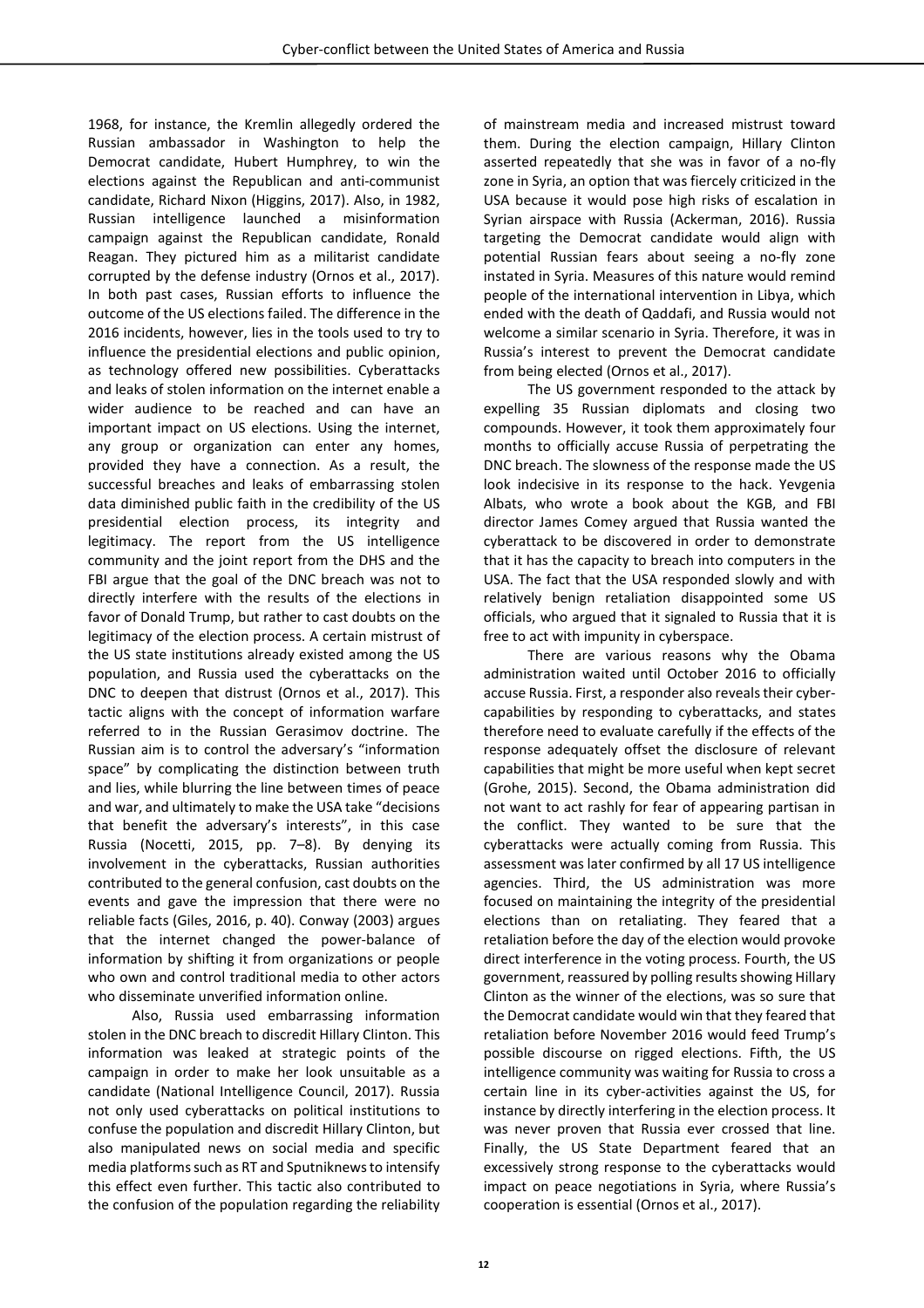#### <span id="page-12-0"></span>4.2 Economic effects

Apart from the indirect cost of the cyberincidents, there was no economic impact for the USA. State institutions and the DNC were forced to hire cybersecurity services to stop the intrusions and determine the damage, which incurred certain costs. Russia, on the other hand, could be facing new sanctions on top of the ones implemented after the annexation of Crimea in March 2014, which included travel bans and the freezing of assets of Russian nationals in the USA. At the time, Russia retaliated with its own sanctions on European states and the USA. New sanctions would add pressure to the already fragile Russian economy (Financial Times, 2016).

#### <span id="page-12-1"></span>4.3 Technological effects

Technologically, the impact of an escalation in cyberspace between Russia and the USA might be that both would invest more money in cyber-defense and cyber-offense capabilities, with the possibility of a cyber-arms race emerging. Public knowledge of the attacks by Russian actors is embarrassing for the USA and highlights that the USA's cyber-defense is not impenetrable and the USA therefore needs to take new cybersecurity measures. The same might be the case with Russia, which also reported that its institutions had been targeted by attacks (Allen, 2016).

The cyberattacks on US institutions also showed that democratic processes such as elections or votes are at risk. One effect of these cyberattacks might be technical developments in order to secure and protect these processes against such attacks. Inquiries have already been made in the USA to classify elections and voting infrastructures as critical infrastructures in order to benefit from more stringent security measures (Hay Newman, 2016).

#### <span id="page-12-2"></span>4.4 International effects

Politically, a resurgence of Cold War rhetoric has been observed during the past few years, which has created an atmosphere of suspicion at every move by the key players, i.e. Russia, NATO and the USA. The visible result is that each protagonist responds to the other with a counter-move in a tit-for-tat logic. For example, NATO conducted a civilian disaster emergency exercise in November 2016 in Montenegro, while Russia was engaged in a military exercise in Serbia at the same time (BBC News, 2016d). Another example is the USA suspending talks on the ceasefire in Syria as a consequence of the discovery that Russia had helped Syrian government troops launch an attack in Aleppo. Around the same time, Russia announced that it had suspended its participation in a 2013 agreement on nuclear energy research and development and would withdraw from another, 2010 agreement on cooperation in the conversion of research reactors to low-enriched uranium fuel (Klion, 2016; World Nuclear News, 2016).

The last known action in this cycle is the expulsion of Russian diplomats by former US President Obama in retaliation for the cyberattacks. This measure was said to be one of many, and some might be covert in nature. This action sent the message that the USA is unwilling to disengage. These examples demonstrate how the tit-for-tat logic already operates on the physical level and seems to be extended into cyberspace as well.

The tensions between the USA and Russia could also escalate into cyberspace disputes, thus risking an increased possibility of a conventional war (Bamford, 2016; Lin, 2012). For example, in order not to appear weak, the USA had to respond to the attacks, and former US President Obama publicly accused Russia of perpetrating the various cyberattacks on US institutions and political parties. Furthermore, former US Vice President Biden and the CIA asserted the possibility of undertaking a covert cyber operation to respond to these attacks (Timm, 2016). One response announced in December 2016 was the expulsion of Russian diplomats. This action shows that the dispute has already spilled over from cyberspace to the diplomatic sphere. However, Obama also assured that this would not be the only retaliation and that other measures may be taken in the future (Gambino et al., 2016). Such announcements might seek to deter further intrusion by Russia but could also have the opposite effect. For example, Biden's declaration of retaliation signaled to Russia that the USA would be the prime suspect if a cyber-incident did occur on Russian territory, which is problematic for the USA. Russia would then probably want to react in order not to appear weak itself, thus feeding the escalation cycle (Bamford, 2016). Deterrence only works if the adversary believes the threat to be credible, and the evidence gathered in previous cyber-incidents suggests that in case of cyberattacks both states have proven to be capable of generating credible cyber-threats. However, the covert nature of cybersecurity makes it hard for a state to demonstrate its cyber capabilities in order to scare its adversaries off.

In addition, the uncertainty of attribution is another problem for the credibility of the threat. Even if the US response is proportionate to the Russian cyberattacks, there could be an increase in intensity or a misinterpretation, resulting in further escalation. If the conflict reaches a certain degree of intensity in cyberspace, becomes drawn-out or targets a certain type of victim or infrastructure, it could reach a tipping point. This point could be reached when, for example, one of the states is tempted to take advantage by spilling the conflict over into the conventional realm. In this regard, the US cyber strategy highlights that a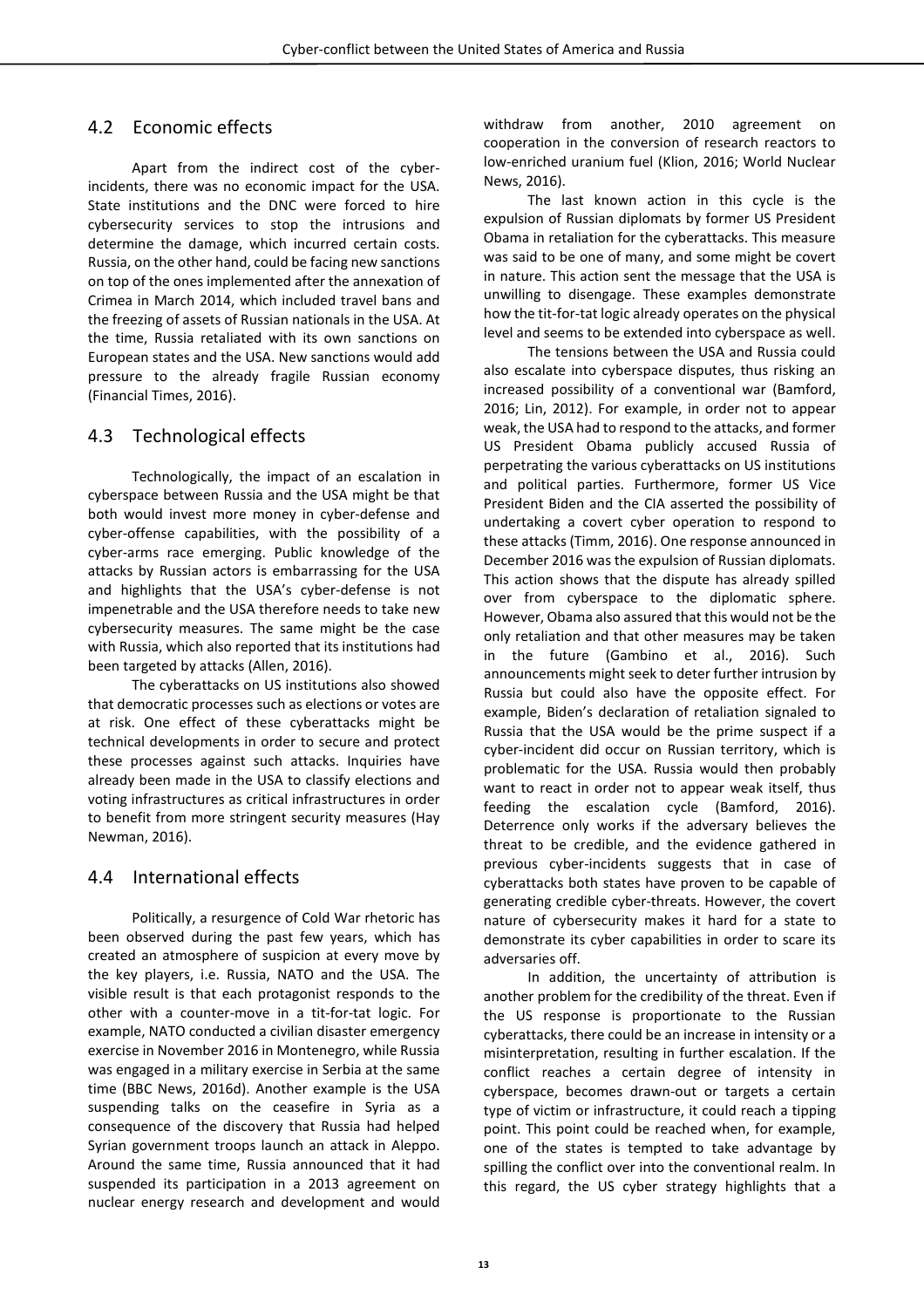kinetic response to a cyberattack could be regarded as appropriate (Farrell and Glaser, 2016; Lin, 2012, p. 61).

On the other hand, neither state might wish further escalation, preferring to restrict the conflict to cyberspace. Each would follow the tit-for-tat logic and accuse each other, while never reaching a tipping point where the conflict spills over into a conventional war. Such a tipping point would be linked to the intensity of the attack or the nature of the targets. Both nations would keep their cyberattacks small enough not to trigger a more substantial reaction. The same would be observed in terms of target choice, with both avoiding certain critical or sensitive targets, for instance critical infrastructures. In order to contain the conflict in cyberspace, both states would have to demonstrate their restraint by selecting options with low risk of miscalculation (Lin, 2012, pp. 64–66).

In the future, it might also be possible to see a deescalation in the form of the emergence of an international treaty or at least further bilateral treaties between the USA and Russia on cyberattacks. For example, during the past few years, businesses in the USA were often hacked and spied on by the Chinese military. These intrusions were mostly cyber-economicespionage and were said to have supported the theft of billions of dollars' worth of intellectual property (Bamford, 2016). In September 2015, the USA and China signed an agreement in which both countries undertook not to support or conduct cyber-theft of intellectual property. Moreover, the parties have made a commitment not to use cyberattacks against each other's critical infrastructures in peacetime and to support the establishment of international behavioral norms in cyberspace (Rosenfeld, 2015). Both states also highlighted the fact that they were unable to control each and every individual in their respective countries and therefore could not be held responsible for individual acts. It appears that the number of attacks on commercial targets has diminished since (Timm, 2016). Former President Obama suggested the appointment of a cybersecurity ambassador to deal with bilateral or multilateral treaties concerning cyber-norms (Lee, 2016).

For this kind of de-escalation to take effect, the termination of the conflict at hand must be the stated aim of both parties. A clear common understanding of the terms of agreement is required and must be based on trust-building efforts as well as the assurance of mutual compliance. The difficulty of tracking the implementation of such agreements in cyberspace has been an obstacle preventing more states from agreeing to solutions of this type (Lin, 2012, pp. 62–64). Nevertheless, a dialogue on cyberspace has already been in place between the USA and Russia since July 2013. This cooperation includes Confidence Building Measures (CBM) such as the creation of working groups on the issue of ICT security, the exchange of information between the two national Computer Emergency

Response Teams (CERT), and the creation of a direct line of communications to directly manage ICT incidents (Segal, 2016; The White House, Office of the Press Secretary, 2013). In October 2016, former President Obama used the latter to inform Russian President Putin that the USA was accusing Russia of interference in the election process (Ignatius, 2016). Furthermore, Russia and the USA both participate in the UN GGE, supporting the future establishment of international norms on actions in cyberspace. They stated that international law can be applied to cyberspace and the rules of proportionality and limited collateral damage should therefore also be respected in cyberattacks (Ignatius, 2016; United Nations General Assembly, 2015). These examples demonstrate that even though the two states are involved in a tit-for-tat logic in their relations on a tactical level, there was still a dialogue on the strategic level, at least until 2015. The recent cyberattacks in the USA and the election of Donald Trump as US President have created new uncertainties, though.

There are significant concerns that similar attacks may be perpetrated in Europe, where elections took place in 2017. Specifically, Germany and France expressed their fear of seeing the development of a similar scenario as in the USA happening during their election campaigns. It would not be the first time for Russia to target European institutions, as APT28 has already been accused of hacking into the network of the German Lower House of Parliament, the Bundestag, in 2015 (AFP, 2016). France in turn claimed in January 2017 that it had stopped approximately 24,000 cyberattacks in 2016 and declared that they anticipated Russian cyberattacks (Europe 1, 2017).

### <span id="page-13-0"></span>5 Consequences

This section details several measures that states can apply to reduce their risks of being faced with a similar situation as the USA during its presidential elections.

#### <span id="page-13-1"></span>5.1 Improvement of cybersecurity

States may need to focus on improving their cybersecurity. Emphasis needs to be placed on measures to raise awareness of the issue and most specifically of human error. The various attacks on the US institutions and political parties have shown that spear phishing is an effective means of delivering malicious cyber-tools. The 2016 Internet Society report stated that social engineering techniques, like spear phishing, have often been used successfully in attacks to steal data. The report recommends making computer users more aware of issues of this type through education and appropriate technological tools. Users require a better understanding of the risks and potential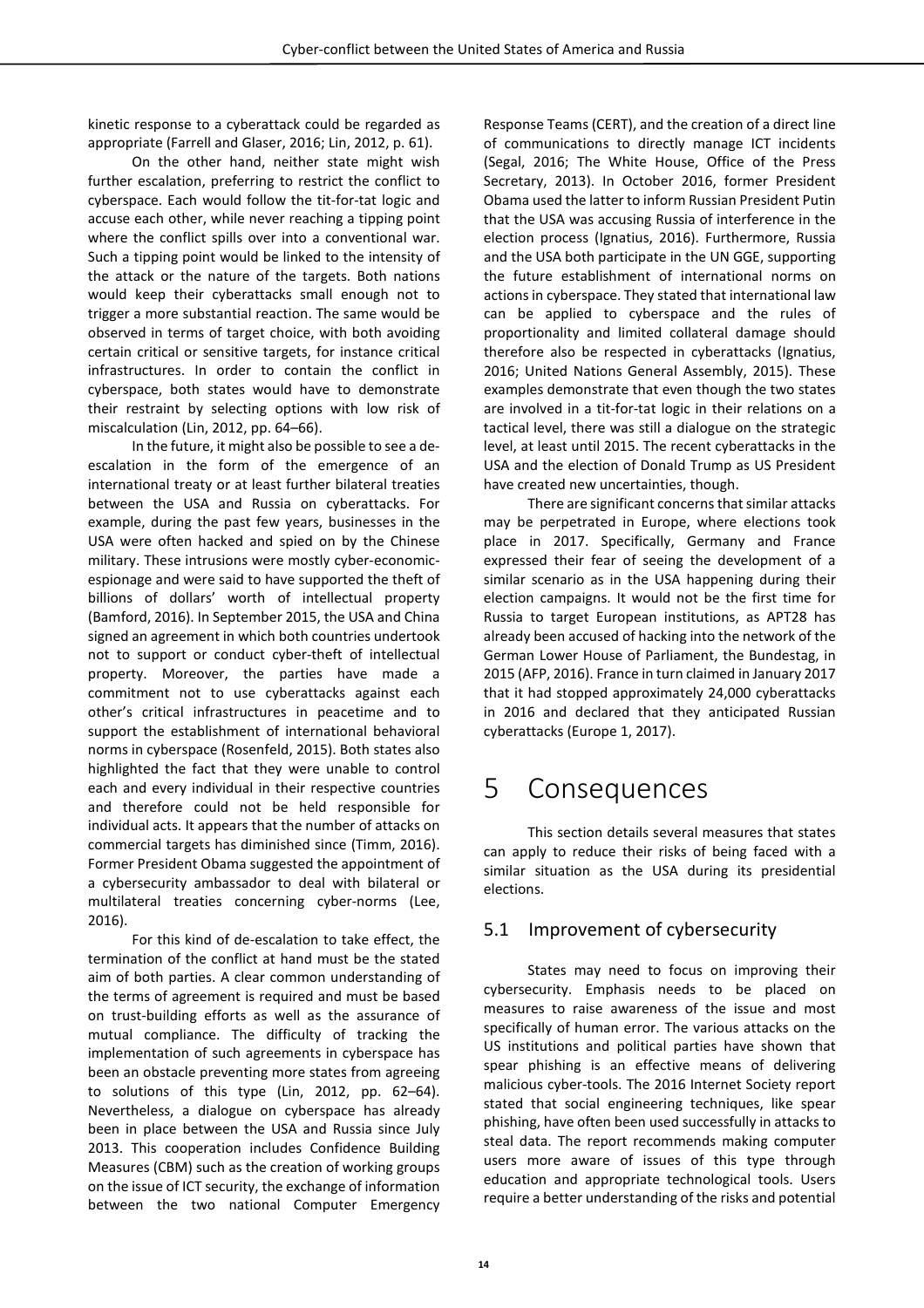damage associated with malware intrusions in networks if they are to take a more cautious approach to attacks of this nature. Users could already be taught about proper cyber hygiene at a young age to enable them to recognize fake emails more easily and be more careful before opening links or attachments. A simple standard operating procedure could also be implemented to report any suspicious emails or links in order to more quickly identify malicious emails (Internet Society, 2016, pp. 121–122).

Technological solutions could also help improve states' cybersecurity. One approach to prevent spear phishing emails from being confused with legitimate emails could be to request that partners implement email authentication systems such as the Sender Policy Framework (SPF). The SPF certifies that a sender's IP address indeed belongs to the sender and thus enables receivers to detect phishing emails. With such a system in place, users would be able to identify fraudulent emails and avoid infecting their networks (Openspf, 2010). SPF is only one authentication method, among others, though. Another technological solution would be two-factor authentication. If login credentials and passwords are stolen, two-factor authentication can limit resulting damage because the procedure would prevent any attackers who do not have the requisite second authentication factor from infiltrating systems (Internet Society, 2016, p. 122). There are no absolutely secure systems, though, and encryption could therefore help mitigate damage in addition to more sophisticated login techniques, if a data breach occurs. Strong encryption can prevent data thieves from reading stolen data, thus reducing its value or rendering data useless altogether if thieves cannot crack the encryption. To some extent, encrypted systems could also serve as a deterrent for cyberattacks specifically targeting data, as attempted theft would become too demanding in terms of resources (Internet Society, 2016, p. 126).

The hacks on US institutions showed that democratic institutions such as elections or voting processes and political parties can become the target of cyberattacks, and that they are vulnerable to such attacks. This situation highlights the fact that the voting systems infrastructures in democracies should be categorized as critical infrastructures, similar to water and energy supplies. Voting systems infrastructures could benefit from the same type of security attention and measures as other critical infrastructures. Such measures imply an increase in protection and the benefit of more extensive cooperation between the various actors involved. This issue is even more urgent in democracies using electronic voting systems. The case of the DNC breach also showed that political parties may be targeted by cyberattacks. The former NSA chief, Michael Hayden, also explained that political parties may not only be victims of espionage by political opponents for political purposes, but also by foreign actors for intelligence collection. Therefore, raising

awareness of this issue through education programs could also help mitigate the risks and damage caused by such data breaches.

#### <span id="page-14-0"></span>5.2 Raising awareness of propaganda and misinformation

Finally, the case of the data breaches during the US elections showed that societies are targeted by "information warfare" operations. Propaganda and trolls constitute significant dangers to society. It is more difficult for democracies to counter propaganda, as they are unable to censor what media outlets publish and/or what is posted on social media. Media outlets are often privately owned, which adds another challenge to democracies aiming to control the content of such media (Conway, 2003). Freedom of the press and free speech are core democratic principles, but they also enable the spread of propaganda. Therefore, state actors cannot act alone against propaganda and should also fully involve the wider society in the process. It is easy for uninformed people to mistake fake information for genuine information. Some media outlets understand this vulnerability and have no qualms to exploit it by presenting themselves exactly like official, credible media outlets and broadcasting legitimate information interspersed with misinformation. Propaganda is hard to counter, but some measures can be taken to mitigate its effects. For that matter, it is important for societies to truly understand the effects of propaganda to be able to build effective awareness programs. Such programs should warn about disinformation campaigns and provide advice on how to identify them. They should also clarify what trolls are and what role they play in propaganda operations (Tatham, 2015). Education or awareness campaigns could assist the population in identifying propaganda materials more easily and approaching what they read or watch more critically. It would also be important for democracies, media and other members of civil society to expose and correct false information and inconsistencies in news in order to limit the effects of propaganda (Paul and Matthews, 2016).

#### <span id="page-14-1"></span>5.3 Observation of the evolution of relations between the USA and Russia

The evolution of the relations between the USA and Russia would need to be carefully monitored. The recent election of Donald Trump to the US presidency has introduced considerable uncertainty in terms of how events might develop further. President Trump said that he wanted to improve relations with Russia and named a Secretary of State who has previously been in contact with the Russian President and Russian officials for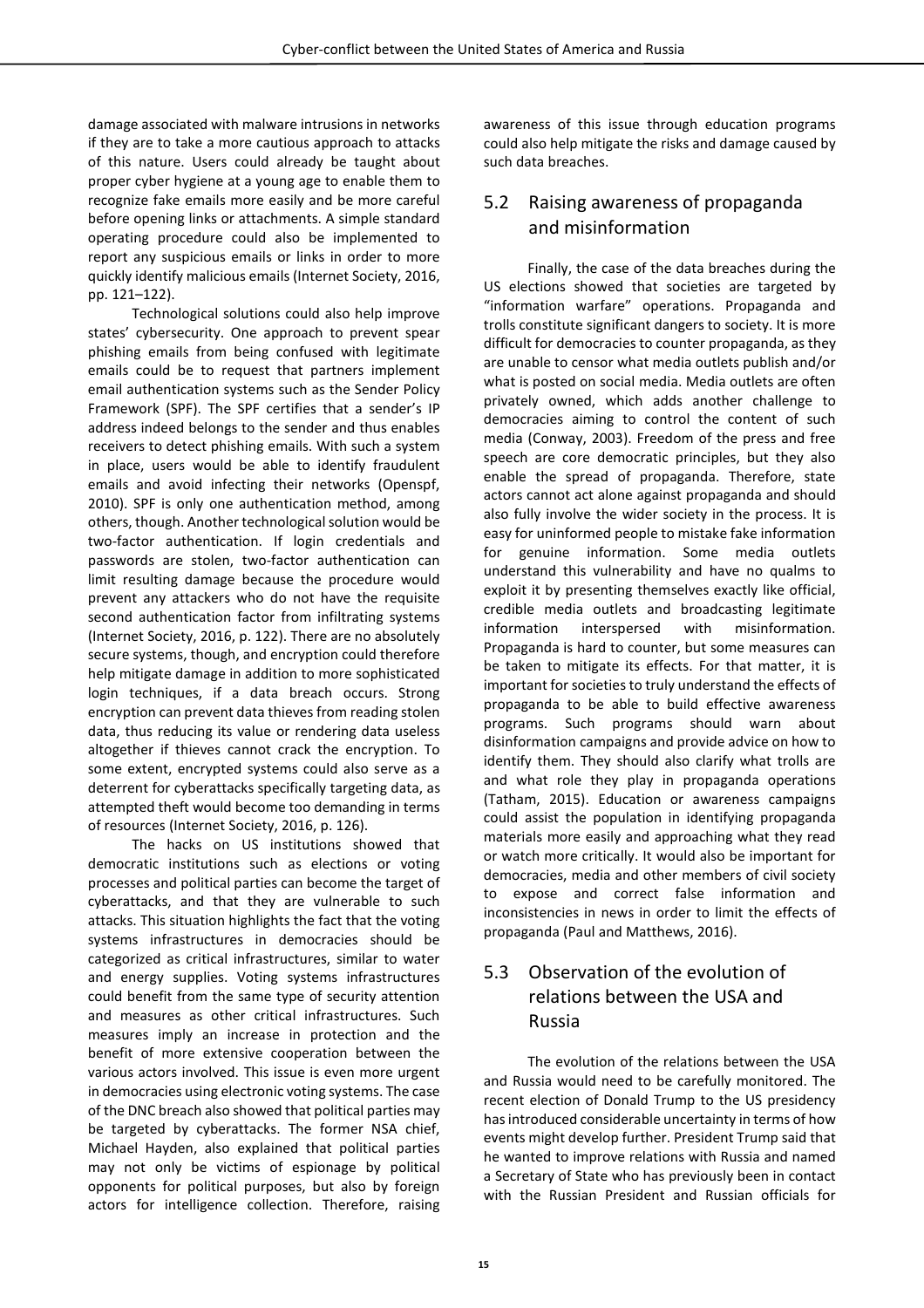business (Krauss and Schwartz, 2016). In December 2016, in his address to the Russian Federal Assembly, President Putin showed optimism about the relationship with the new US Administration, and the US Secretary of State's nomination was perceived as a friendly move (Lain, 2016). Russian media also saw the election of Trump as a positive sign for Russia (Ornos et al., 2017). However, after the congressional confirmation hearings, some discrepancies in discourses on the issue of Russia's involvement in the DNC breach have appeared between the President and his Secretary of Defense and CIA Director. During the election campaign, Trump expressed his intention to reduce US involvement in NATO. However, the US Secretary of State and the US Secretary of Defense have assured full support for NATO. Former British General Sir Alexander Shirreff has expressed fears that measures of this nature would be the beginning of the end of post-World War alliances, arguing that they would create instability in the world order and that Europe would see a rise of nationalism. Observation revealed that, when NATO withdrew troops from Eastern Europe, Russia took the opportunity to intensify its provocative stance by moving troops closer to its border with the Baltic States and nuclear-capable missiles closer to European territory (Ornos et al., 2017).

Following former President Obama's decision to expel Russian diplomats, President Putin stated that he would not expel US diplomats and not continue the escalation. This lack of reaction suggests that Putin expected a better dialog with Trump (Lain, 2016). According to the media, US intelligence agencies were alarmed by the lack of reaction and investigated communications from the Russian embassy in Washington to Moscow. They discovered that Michael Flynn, Trump's then national security advisor, had met the Russian ambassador to discuss new sanction terms for Russia. Flynn later had to resign for lying about these meetings (Ornos et al., 2017).

In the extreme case of further escalation in cyberspace or a possible spillover into the physical realm, heralding a new Cold War era, conflict would not affect every state the same way. Some might be directly concerned, others indirectly. However, not being directly involved in a conflict would not protect states against being affected by cyber-incidents such as DDoS attacks on US or Russian websites or infected emails originating from partners from either country. Information technology located in third party states could possibly be used in further cyberattacks, including the use of vulnerable servers belonging to a third-party state for the purpose of covering a perpetrators' tracks. For these reasons, it will be important to carefully monitor the next actions of both countries in cyberspace and the physical world, as they will set the tone for the forthcoming period.

#### <span id="page-15-0"></span>5.4 Promotion of Confidence Building Measures

States could promote the establishment of CBM in order to develop international norms for cyberspace in the future. Until now, countries have only agreed that international law could apply to states' activities in cyberspace, but there are no international norms to regulate these activities. The difficulties of attributing actions to actors in cyberspace exacerbate ambiguities that lead to international tensions. Clearer international protocols, agreements or guidelines may help to mitigate such issues. CBM would help to increase transparency and trust and improve relations among states in regard to states' actions in cyberspace. CBM could be developed in bilateral processes or in regional/international fora. Stauffacher and Kavanagh (2013) proposed a series of CBM in the context of cybersecurity consisting of transparency measures (dialog on cyber policies/strategies/doctrine, exchange of military personnel, joint simulation exercises and so forth); compliance indicators and monitoring of transparency measures (e.g. agreement on prohibited targets, such as hospitals, joint mechanisms in crisis management, such as hotlines); cooperative measures (e.g. development of common terminology, development of joint guidelines in case of incidents, joint threat assessments); communication and collaborative mechanisms (e.g. communication channels in case of escalation); and restraint measures (e.g. pledge to remove incentives for first strike offensive or retaliatory actions, exclusion of cyber offensive operations targeting third countries). These measures could later develop into international norms or treaties that would enshrine a mutual understanding of certain principles for states' actions in cyberspace. Such norms would also enhance cooperation among states resulting in greater dialog, which would further reduce confusion relating to states' cyber-activities. This would improve security in both the cyber and the physical realms (Brake, 2015; Farrell, 2015).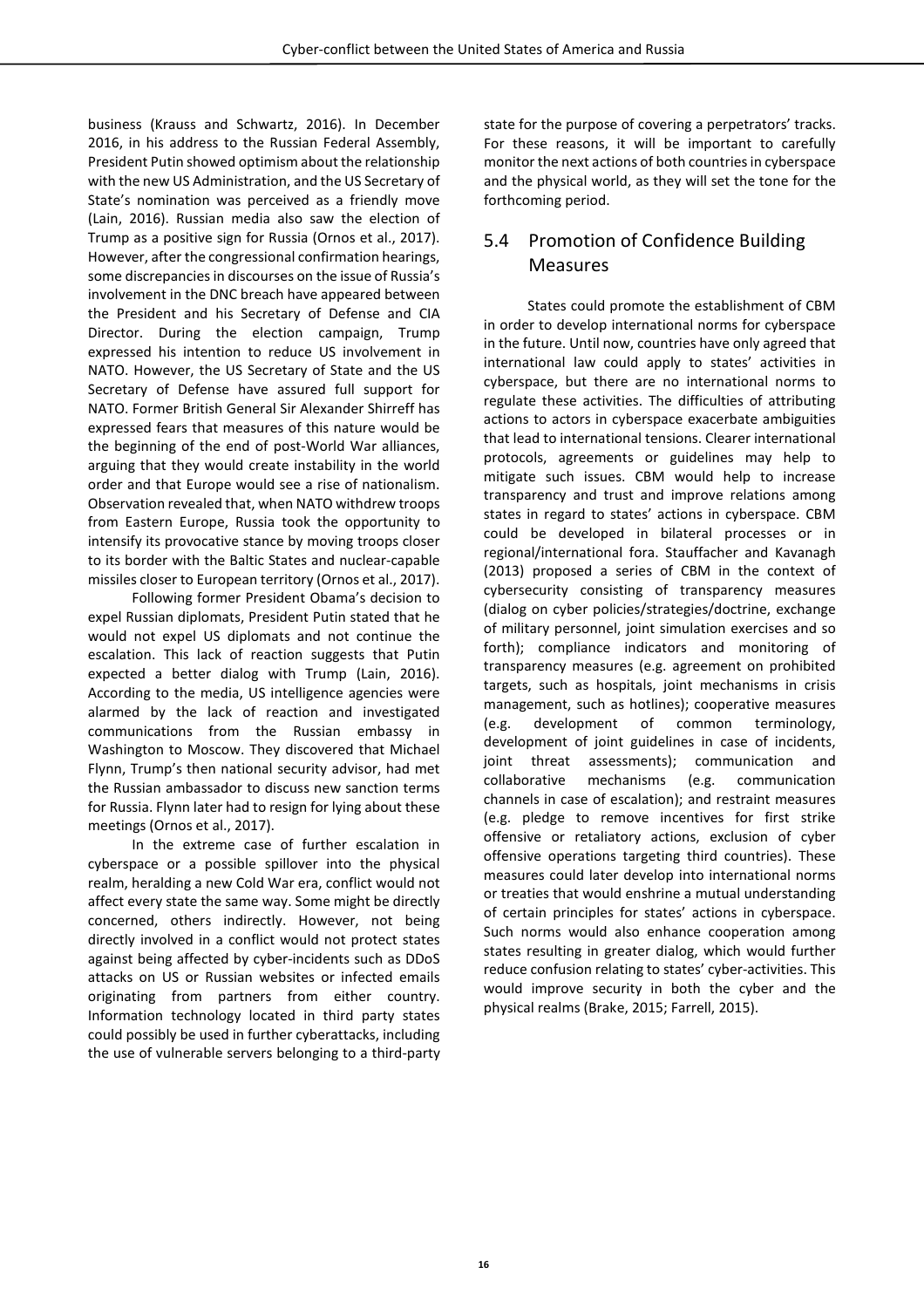## <span id="page-16-0"></span>6 Annex 1

Table of the different techniques used in the recent cyberattacks between the USA and Russia:

| G = government institutions, M = Media, PP = Political Party, IO = International Organization |                                                                                 |         |                                                                                                         |                                                                                                                                                                                                                                                      |
|-----------------------------------------------------------------------------------------------|---------------------------------------------------------------------------------|---------|---------------------------------------------------------------------------------------------------------|------------------------------------------------------------------------------------------------------------------------------------------------------------------------------------------------------------------------------------------------------|
| <b>Date</b>                                                                                   | <b>Victim</b>                                                                   | Type of | <b>Technique / Tool</b>                                                                                 | <b>Damage</b>                                                                                                                                                                                                                                        |
|                                                                                               |                                                                                 | victim  |                                                                                                         |                                                                                                                                                                                                                                                      |
| 10.2014                                                                                       | <b>US State</b><br>Department<br>unclassified<br>network                        | G       | Spear phishing<br>with a malicious<br>link                                                              | Access to thousands of computers across the USA<br>and in embassies<br>Access to sensitive information that could be<br>relevant to foreign intelligence services<br>Theft of emails concerning the Ukrainian conflict<br>(Howarth, 2015)            |
| 10.2014                                                                                       | White House<br>unclassified<br>network                                          | G       | Spear phishing<br>with a malicious<br>email coming<br>from the US State<br>Department                   | Access to sensitive information available on the<br>unclassified network, including the President's daily<br>schedule (Perez and Prokupecz, 2015)                                                                                                    |
| Early<br>2015                                                                                 | Pentagon<br>unclassified<br>network                                             | G       | Use of<br>unspecified old<br>vulnerabilities in<br>the network                                          | Unknown (Crawford, 2015)                                                                                                                                                                                                                             |
| Summer<br>2015                                                                                | First breach into<br><b>DNC</b> network                                         | PP      | Spear phishing<br>with a malicious<br>link or<br>attachment                                             | Embarrassing emails later published on the<br>Wikileaks and DCLeaks websites (Taylor, 2016)                                                                                                                                                          |
| 07.2015                                                                                       | <b>US Joint Chiefs</b><br>of Staff email<br>server                              | G       | Spear phishing<br>emails forwarded<br>from a university<br>previously<br>targeted by a<br>phishing wave | Stolen personnel credentials, passwords, and<br>information with no intelligence value. After the<br>network was taken down, it took the US Joint Chiefs<br>of Staff almost two weeks to restart their email<br>servers (Martin, 2016; Starr, 2015). |
| 03.2016                                                                                       | Second breach<br>into the DNC<br>network and<br>John Podesta's<br>email account | PP      | Spear phishing<br>email disguised as<br>one coming from<br>Gmail                                        | Embarrassing emails later published on the<br>Wikileaks and DCLeaks websites and research on<br>Republican candidate Donald Trump (Krieg and<br>Kopan, 2016)                                                                                         |
| 07.2016                                                                                       | Arizona and<br>Illinois voter<br>registration<br>system                         | G       | Use of<br>unspecified<br>malware                                                                        | Theft of 20,000 personal data from voters in Illinois<br>No data was stolen in Arizona (Lartey, 2016;<br>Reuters, 2016)                                                                                                                              |
| 07.2016                                                                                       | DCCC and<br>Clinton's<br>election<br>campaign<br>networks                       | PP      | Spear phishing<br>similar to the DNC<br>case                                                            | Access to voter analysis data (McCain Nelson and<br>Peterson, 2016)                                                                                                                                                                                  |
| 08.2016                                                                                       | NSA and<br>Equation group<br>servers                                            | G       | Unspecified                                                                                             | Information, a list of IP addresses of hacked servers<br>and a claimed malware sample later auctioned on<br>social media (Goodin, 2016; Greenberg, 2016)                                                                                             |
| 09.2016                                                                                       | World Anti-<br>Doping Agency                                                    | IO      | Phishing                                                                                                | Stolen medical files of athletes (Ingle, 2016).                                                                                                                                                                                                      |
| 12.2016                                                                                       | <b>US Election</b><br>agency                                                    | G       | SQL Injection                                                                                           | Stolen list of user names and passwords, later tried<br>to be sold on the "underground electronic markets"<br>(Barysevich, 2016; Menn, 2016).                                                                                                        |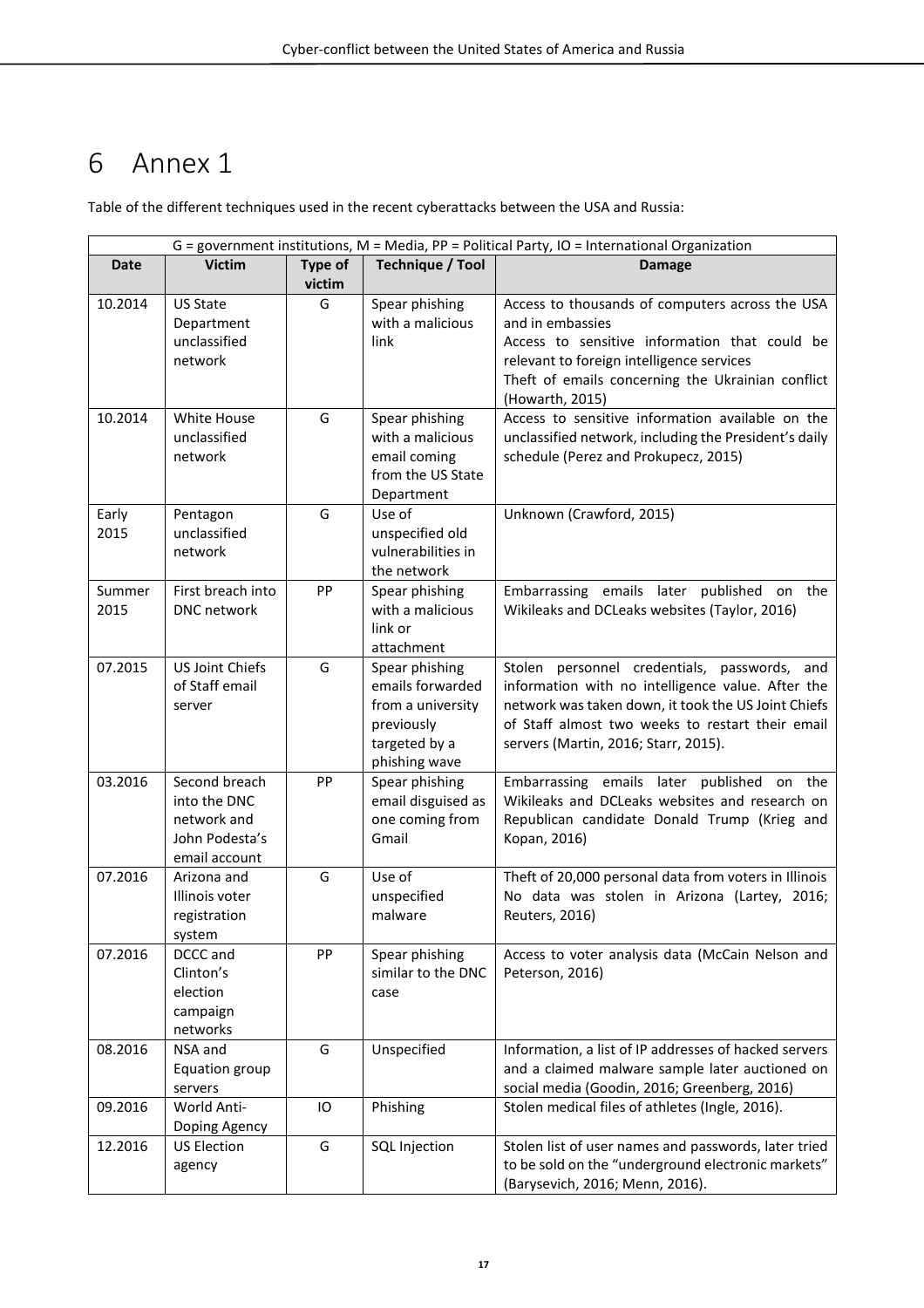## <span id="page-17-0"></span>7 Glossary

- Backdoor: Part of a software code allowing hackers to remotely access a computer without the user's knowledge (Ghernaouti-Hélie, 2013, p. 426).
- Confidence Building Measures (CBM): Various procedures that can be established to build trust and prevent escalation between state-actors (United Nations, n.d.).
- Cyber hygiene: Analogy to personal hygiene with regard to one's security and practices in cyberspace in order to protect networks and personal computers (European Union Agency for Network and Information Security, 2016).
- Data breach: Event in which information of a sensitive nature is stolen from a network without the users' knowledge (TrendMicro, 2017).
- Distributed Denial of Service (DDoS): Act of overwhelming a system with a large number of packets through the simultaneous use of infected computers (Ghernaouti-Hélie, 2013, p. 431).
- Equation Group: A group of hackers using highly sophisticated and complex malwares. They are suspected to be have ties to the NSA (Kaspersky Lab, 2015, p. 3).
- Gerasimov doctrine: Also called "non-linear warfare" or "hybrid warfare": a concept of war where all the actors are fighting each other, making alliances but also breaking them during battle. The actors only follow their own objectives and will use cyber, economic, military and psychological operations to achieve them (Miller, 2016; The Economist, 2014).
- Internet Protocol (IP) address: A numerical address assigned to each device that uses the internet communications protocol allowing computers to communicate with one another (Internet Corporation For Assigned Names and Numbers, 2016).
- Malware: Malicious software that can take the form of a virus, a worm or a Trojan horse (Collins and McCombie, 2012, p. 81).
- Proxy: In computing, an intermediate server acting in place of end-users. This allows users to communicate without direct connections. This is often used for greater safety and anonymity in cyberspace (Ghernaouti-Hélie, 2013, p. 438). The term is also used in the physical world when one actor in a conflict uses third parties to fight in their place.
- Remote Administration / Access Tool (RAT): Software giving remote access and control to a computer without having physical access to it. RATs can be legitimate software, but also malicious (Siciliano, 2015).
- Sender Policy Framework (SPF): Technical system validating email senders as coming from an authenticated connection in order to prevent email spoofing (Openspf, 2010).
- Spear phishing: A sophisticated malicious technique that not only imitates legitimate webpages but also selects the potential targets and adapts the malicious email to them. Often the email looks like it comes from a colleague or a legitimate company (Ghernaouti-Hélie, 2013, p. 440).
- Spoofing: Act of usurping IP addresses in order to commit malicious acts such as breaching a network (Ghernaouti-Hélie, 2013, p. 440).
- SQL Injection: A cyberattack technique in which a malicious code is injected into an entry field for execution and is executed by an SQL database (Microsoft, 2016).
- Troll: A person submitting provocative statements or articles to an internet discussion in order to create discord and drag more people into it (Williams, 2012).
- Two-factor authentication: A login procedure that involves two elements from the following three: something the user knows (e.g. password), something the user has (e.g. card) or something the user is (e.g. biometric) (Rosenblatt and Cipriani, 2015).
- Website defacement: Cyberattack replacing a website's page or elements by another page or elements (Ghernaouti-Hélie, 2013, p. 442).
- Zero-day exploit / vulnerabilities: Security vulnerabilities of which software developers are not aware and which could be used to hack a system (Karnouskos, 2011, p. 2).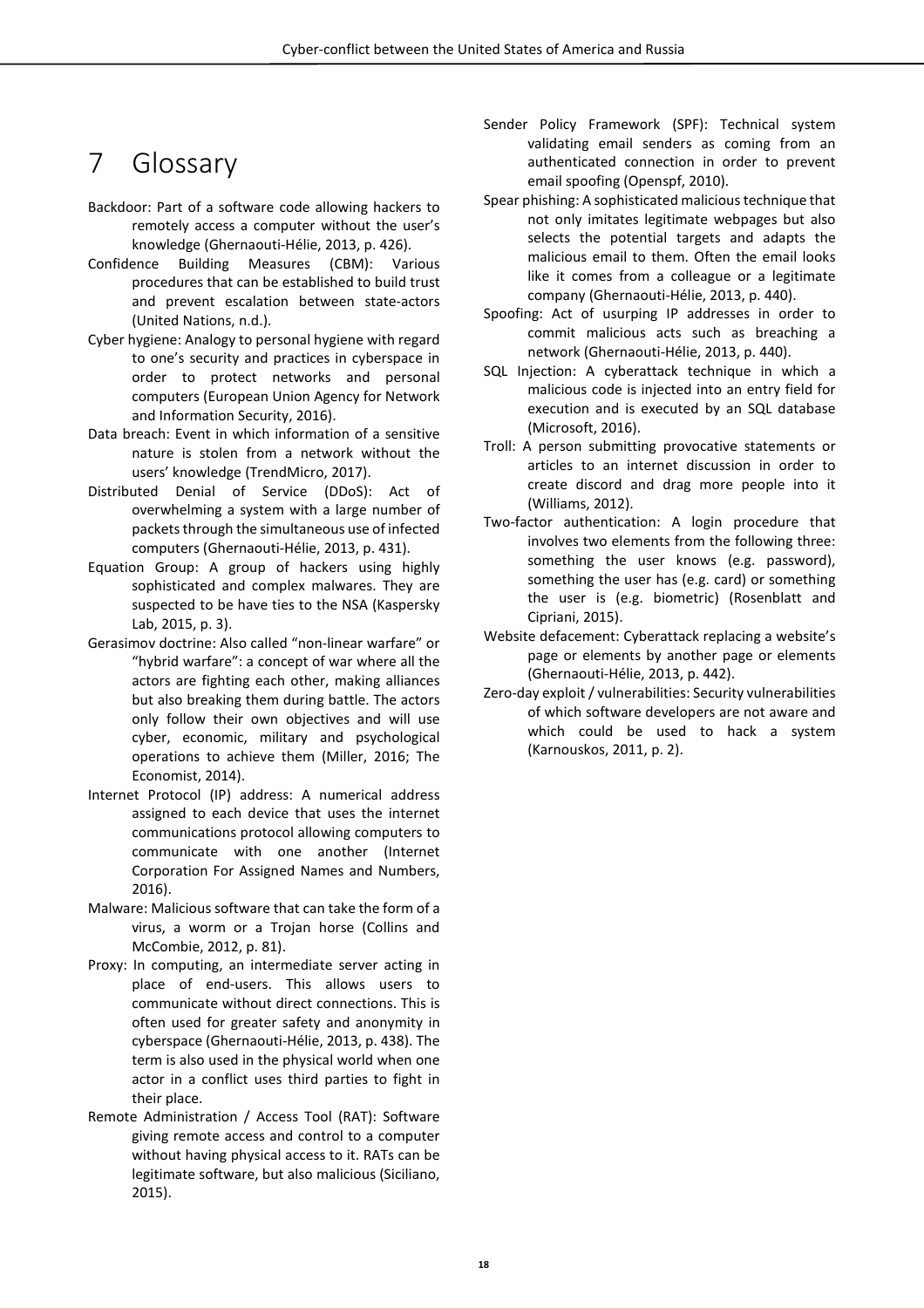## <span id="page-18-0"></span>8 Abbreviations

| <b>CBM</b>  | <b>Confidence Building Measures</b>                  |
|-------------|------------------------------------------------------|
| <b>CERT</b> | Computer Emergency Response Team                     |
| CIA         | US Central Intelligence Agency                       |
| <b>DCCC</b> | US Democratic Congressional Campaign<br>Committee    |
| DDoS        | Distributed Denial of Service                        |
| DHS         | US Department of Homeland Security                   |
| DNC         | US Democratic National Committee                     |
| EU          | European Union                                       |
| FBI         | US Federal Bureau of Investigation                   |
| FSB         | Federal Security Service of Russia                   |
| GRU         | Main Intelligence Directorate of Russia              |
| ICT         | Information<br>and<br>Communications<br>Technologies |
| IP          | Internet Protocol                                    |
| KGB         | <b>USSR Committee for State Security</b>             |
| <b>NATO</b> | North Atlantic Treaty Organization                   |
| <b>NSA</b>  | US National Security Agency                          |
| RAT         | Remote Administration Tool                           |
| <b>SPF</b>  | Sender Policy Framework                              |
| SQL         | <b>Structure Query Language</b>                      |
| UN          | <b>United Nations</b>                                |
| UN GGE      | United Nations Group of Governmental<br>Experts      |

# <span id="page-18-1"></span>9 Bibliography

| Ackerman, S., 2016. Why Clinton's plans for no-fly<br>zones in Syria could provoke US-Russia conflict |
|-------------------------------------------------------------------------------------------------------|
| [WWW Document]. The Guardian. URL                                                                     |
| https://www.theguardian.com/world/2016/oc                                                             |
| t/25/hillary-clinton-syria-no-fly-zones-russia-                                                       |
| us-war (accessed 3.21.17).                                                                            |
| AFP, 2016. Russian cyber-attacks could influence                                                      |
| German election, says Merkel [WWW                                                                     |
| Document]. The Guardian. URL                                                                          |
| https://www.theguardian.com/world/2016/n                                                              |
| ov/08/russian-cyber-attacks-could-influence-                                                          |
| german-election-says-merkel (accessed                                                                 |
| 11.29.16).                                                                                            |
| Allen, N., 2016. Barack Obama warns of Cold War-style<br>"cyber arms race" with Russia [WWW           |
| Document]. The Telegraph. URL                                                                         |
| http://www.telegraph.co.uk/news/2016/09/0                                                             |
| 5/barack-obama-warns-of-cold-war-style-                                                               |
| cyber-arms-race-with-russia/ (accessed                                                                |
| $12.1.16$ ).                                                                                          |
| Alperovitch, D., 2016. Bears in the Midst: Intrusion into                                             |
| the Democratic National Committee [WWW                                                                |
| Document]. CrowdStrike Blog. URL                                                                      |
| https://www.crowdstrike.com/blog/bears-                                                               |
| midst-intrusion-democratic-national-                                                                  |
| committee/ (accessed 11.1.16).                                                                        |
| Ashok, I., 2016. Shadow Brokers cancels auction of                                                    |
| stolen NSA "cyberweapons" as bidders fail to                                                          |
| turn up [WWW Document]. Int. Bus. Times.                                                              |
| URL http://www.ibtimes.co.uk/shadow-                                                                  |
| brokers-cancels-auction-stolen-nsa-<br>cyberweapons-bidders-fail-turn-1586753                         |
| (accessed 11.2.16).                                                                                   |
| Bamford, J., 2016. Commentary: Don't be so sure                                                       |
| Russia hacked the Clinton emails [WWW                                                                 |
| Document]. Reuters. URL                                                                               |
| http://www.reuters.com/article/us-russia-                                                             |
| cyberwar-commentary-idUSKBN12X075                                                                     |
| (accessed 11.3.16).                                                                                   |
| Barysevich, A., 2016. Russian-Speaking Hacker Selling                                                 |
| Access to the US Election Assistance                                                                  |
| Commission [WWW Document]. Rec. Future.<br>URL                                                        |
| https://www.recordedfuture.com/rasputin-                                                              |
| eac-breach/ (accessed 12.21.16).                                                                      |
| BBC News, 2017a. Russian diplomats expelled by                                                        |
| Obama over hacking leave US [WWW                                                                      |
| Document]. BBC News. URL                                                                              |
| http://www.bbc.com/news/world-us-canada-                                                              |
| 38484735 (accessed 1.3.17).                                                                           |
| BBC News, 2017b. Trump team "incidentally                                                             |
| monitored" after election [WWW Document].                                                             |
| <b>BBC News, URL</b>                                                                                  |
| http://www.bbc.com/news/world-us-canada-                                                              |

39358363 (accessed 3.30.17).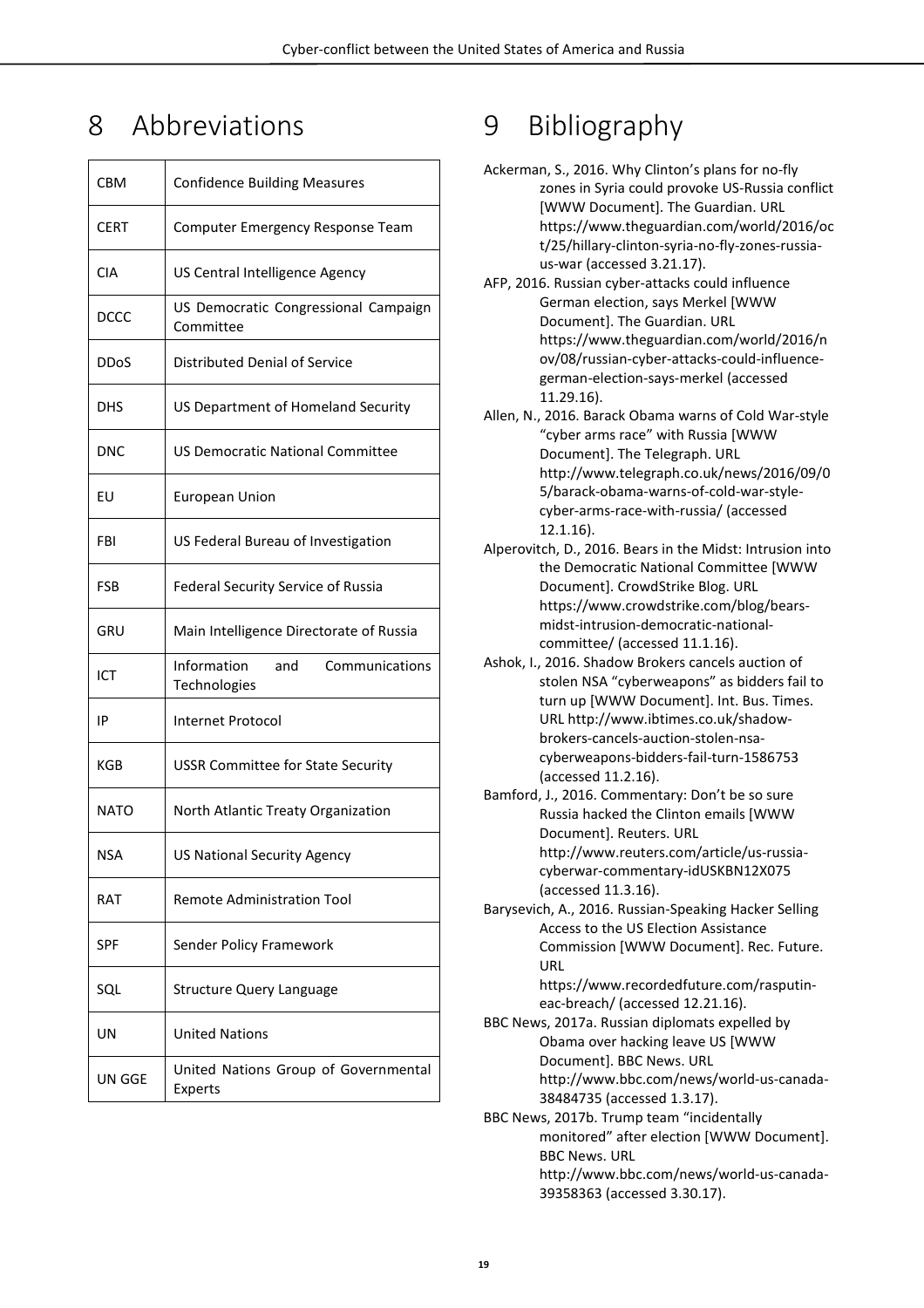- BBC News, 2016a. Russia cyber attack: Large hack "hits government" [WWW Document]. BBC News. URL http://www.bbc.com/news/worldeurope-36933239 (accessed 10.31.16).
- BBC News, 2016b. US expels Russian diplomats over cyber attack allegations [WWW Document]. BBC News. URL

http://www.bbc.com/news/world-us-canada-38463025 (accessed 1.3.17).

- BBC News, 2016c. Russia-US row: Putin rules out tit-fortat expulsion of diplomats [WWW Document]. BBC News. URL http://www.bbc.com/news/world-us-canada-38464612 (accessed 1.3.17).
- BBC News, 2016d. Nato-Russia tensions move to Balkans with military drills [WWW Document]. BBC News. URL http://www.bbc.com/news/world-europe-37834388 (accessed 11.2.16).
- Bing, C., 2017. Shadow Brokers' latest leak could have come from beyond NSA staging servers [WWW Document]. Cyberscoop. URL https://www.cyberscoop.com/shadowbrokers-nsa-microsoft-windows-exploits-2017/ (accessed 1.16.17).
- Borger, J., 2017a. What we learned from the hearing on the Trump campaign's Russia ties [WWW Document]. The Guardian. URL https://www.theguardian.com/usnews/2017/mar/20/trump-campaign-russiahearing-key-points (accessed 3.22.17).
- Borger, J., 2017b. John McCain passes dossier alleging secret Trump-Russia contacts to FBI [WWW Document]. The Guardian. URL https://www.theguardian.com/usnews/2017/jan/10/fbi-chief-given-dossier-byjohn-mccain-alleging-secret-trump-russiacontacts (accessed 1.16.17).

Borger, J., 2017c. Trump security adviser Flynn quits after leaks suggest he tried to cover up Russia talks [WWW Document]. The Guardian. URL https://www.theguardian.com/usnews/2017/feb/13/michael-flynn-resignsquits-trump-national-security-adviser-russia (accessed 2.14.17).

- Borger, J., Ackerman, S., 2017. Trump-Russia collusion is being investigated by FBI, Comey confirms [WWW Document]. The Guardian. URL https://www.theguardian.com/usnews/2017/mar/20/fbi-director-comeyconfirms-investigation-trump-russia (accessed 3.22.17).
- Brake, B., 2015. Strategic risks of ambiguity in cyberspace. Contigency Plan. Memo. 11.
- Calabresi, M., Rebala, P., 2016. Here's The Evidence Russia Hacked The Democratic National Committee [WWW Document]. Time. URL http://time.com/4600177/election-hack-

russia-hillary-clinton-donald-trump/ (accessed 2.1.17).

- Collins, S., McCombie, S., 2012. Stuxnet: the emergence of a new cyber weapon and its implications. J. Polic. Intell. Count. Terror. 7, 80–91. doi:10.1080/18335330.2012.653198
- Conway, M., 2003. Cybercortical Warfare: The Case of Hizbollah.org. Presented at the European Consortium for Political Research Joint Sessions of Workshops, Edinburgh, UK, p. 17.
- Crawford, J., 2015. Russians hacked Pentagon network, Carter says [WWW Document]. CNN Polit. URL http://edition.cnn.com/2015/04/23/politics/r ussian-hackers-pentagon-network/ (accessed 10.25.16).
- Dilanian, K., Arkin, W.M., Windrew, R., 2016. U.S. Govt. Hackers Ready to Hit Back If Russia Tries to Disrupt Election [WWW Document]. NBC News. URL

http://www.nbcnews.com/news/us-news/u-shackers-ready-hit-back-if-russia-disruptselection-n677936 (accessed 11.14.16).

- Dunn Cavelty, M., 2016. Cyberspace wird zum politischen Schlachtfeld. Neue Zür. Ztg. 7.
- Emm, D., Unuchek, R., Garnaeva, M., Liskin, A., Makrushin, D., Sinitsyn, F., 2016. IT Threat Evolution in Q3 2016. Kaspersky Lab HQ.
- Entous, A., Nakashima, E., Miller, G., 2016. Secret CIA assessment says Russia was trying to help Trump win White House [WWW Document]. Wash. Post. URL https://www.washingtonpost.com/world/nati onal-security/obama-orders-review-ofrussian-hacking-during-presidentialcampaign/2016/12/09/31d6b300-be2a-11e6-
	- 94ac-
	- 3d324840106c\_story.html?utm\_term=.bd0e7 bc92277 (accessed 12.14.16).
- Europe 1, 2017. Cyberattaque : "un risque d'instrumentalisation" de l'élection présidentielle [WWW Document]. Eur. 1. URL http://www.europe1.fr/societe/cyberattaqueun-risque-dinstrumentalisation-de-lelectionpresidentielle-2944991 (accessed 2.1.17).
- European Union Agency for Network and Information Security, 2016. Review of Cyber Hygiene practices. European Union, Heraklion, Geece.
- Farrell, H., 2015. Promoting Norms for Cyberspace [WWW Document]. Counc. Foreign Relat. URL http://www.cfr.org/cybersecurity/promotingnorms-cyberspace/p36358 (accessed 1.18.17).
- Farrell, H., Glaser, C.L., 2016. The Role of Effects, Saliencies and Norms in U.S. Cyberwar Doctrine.
- Financial Times, 2016. America's dilemma over Russian cyber attacks [WWW Document]. Financ. Times. URL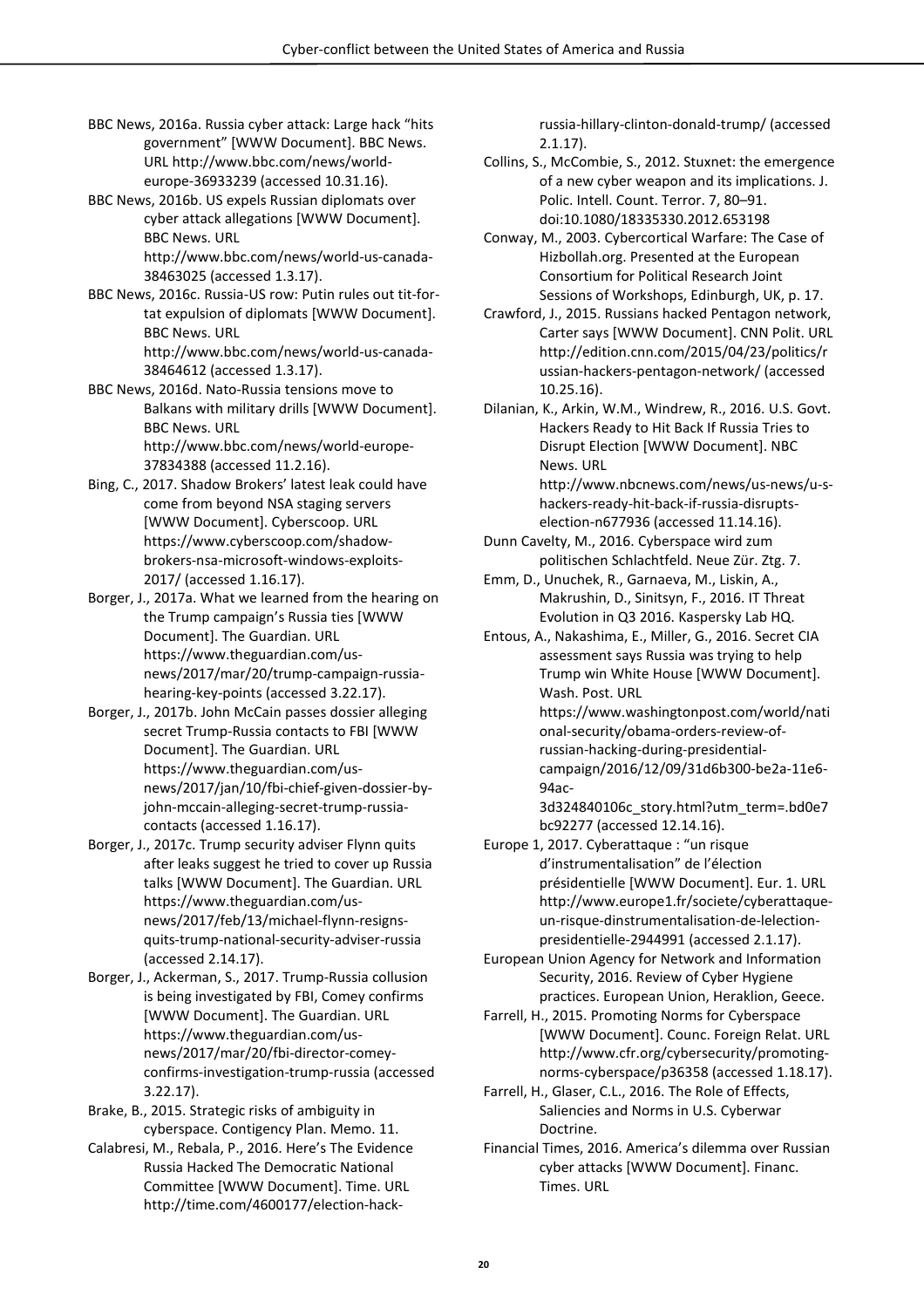https://www.ft.com/content/8a75f954-9151- 11e6-a72e-b428cb934b78 (accessed 12.1.16).

F-Secure, 2015. The Dukes: 7 years of Russian cyberespionage. F-Secure, Helsinki.

Gambino, L., Siddiqui, S., Walker, S., 2016. Obama expels 35 Russian diplomats in retaliation for US election hacking [WWW Document]. The Guardian. URL

> https://www.theguardian.com/usnews/2016/dec/29/barack-obama-sanctionsrussia-election-hack (accessed 1.10.17).

- Gaouette, N., Labott, E., 2016. Russia, US move past Cold War to unpredictable conflict [WWW Document]. CNN Polit. URL http://edition.cnn.com/2016/10/12/politics/u s-russia-tensions-cold-war/ (accessed 10.24.16).
- Gaycken, S., 2016. Blaming Russia for the DNC hack is almost too easy [WWW Document]. Counc. Foreign Relat. URL http://blogs.cfr.org/cyber/2016/08/01/blamin

g-russia-for-the-dnc-hack-is-almost-tooeasy/#more-3752 (accessed 10.31.16).

Ghernaouti-Hélie, S., 2013. Cyberpower: crime, conflict and security in cyberspace, 1. ed. ed, Forensic sciences. EPFL Press, Lausanne.

Giles, K., 2016. Russia's "new" tools for confronting the West: continuity and innovation in Moscow's exercise of power. Chatham House, London.

- Giles, K., 2012. Russia's Public Stance on Cyberspace Issues, in: 2012 4th International Conference on Cyber Conflict (CYCON 2012): Tallinn, Estonia, 5 - 8 June 2012. IEEE, Piscataway, NJ, pp. 63–76.
- Goodin, D., 2017. NSA-leaking Shadow Brokers lob Molotov cocktail before exiting world stage [WWW Document]. Ars Tech. URL http://arstechnica.com/security/2017/01/nsaleaking-shadow-brokers-lob-molotov-cocktailbefore-exiting-world-stage/ (accessed 1.16.17).

Goodin, D., 2016. New leak may show if you were hacked by the NSA [WWW Document]. Ars Tech. URL http://arstechnica.com/security/2016/10/new -leak-may-show-if-you-were-hacked-by-thensa/ (accessed 11.2.16).

Greenberg, A., 2016. Hackers claim to auction data they stole from NSA-linked spies [WWW Document]. Wired. URL https://www.wired.com/2016/08/hackersclaim-auction-data-stolen-nsa-linked-spies/ (accessed 10.25.16).

Grohe, E., 2015. The Cyber Dimensions of the Syrian Civil War: Implications for Future Conflict. Comp. Strategy 34, 133–148. doi:10.1080/01495933.2015.1017342

Hay Newman, L., 2016. Officials Are Scrambling to Protect the Election From Hackers [WWW Document]. Wired. URL https://www.wired.com/2016/09/electionsloom-officials-debate-protect-voting-hackers/ (accessed 12.20.16).

Higgins, A., 2017. Russians Ridicule U.S. Charge That Kremlin Meddled to Help Trump [WWW Document]. N. Y. Times. URL https://www.nytimes.com/2017/01/07/world /europe/russians-ridicule-us-charge-thatkremlin-meddled-to-helptrump.html?partner=google\_editors\_choice (accessed 2.7.17).

- Hosenball, M., Volz, D., Landay, J., 2016. U.S. formally accuses Russian hackers of political cyber attack [WWW Document]. Reuters. URL http://www.reuters.com/article/us-usa-cyberrussia-idUSKCN12729B (accessed 10.24.16).
- Howarth, F., 2015. US State Department Hack Has Major Security Implications [WWW Document]. SecurityIntelligence. URL https://securityintelligence.com/us-statedepartment-hack-has-major-securityimplications/ (accessed 11.1.16).
- Ignatius, D., 2016. In our new Cold War, deterrence should come before detente [WWW Document]. Wash. Post. URL https://www.washingtonpost.com/opinions/gl obal-opinions/in-our-new-cold-wardeterrence-should-come-beforedetente/2016/11/15/051f4a84-ab79-11e6- 8b45-

f8e493f06fcd\_story.html?utm\_term=.674ce7f 32101 (accessed 11.18.16).

Ingle, S., 2016. Wada cyber attack: Williams sisters and Simone Biles targeted by Russian group [WWW Document]. The Guardian. URL https://www.theguardian.com/sport/2016/se p/13/wada-russian-cyber-attack-espionagegroup (accessed 12.16.16).

Inkster, N., 2016. Information Warfare and the US Presidential Election. Survival 58, 23–32. doi:10.1080/00396338.2016.1231527

Internet Corporation For Assigned Names and Numbers, 2016. Glossary [WWW Document]. ICANN. URL https://www.icann.org/resources/pages/gloss

ary-2014-02-03-en#i (accessed 11.4.16).

Internet Society, 2016. Global Internet Report 2016. Internet Society.

Karnouskos, S., 2011. Stuxnet worm impact on industrial cyber-physical system security. IEEE, pp. 4490–4494.

doi:10.1109/IECON.2011.6120048

Kaspersky Lab, 2015. Equation Group: Questions and Answers. Kaspersky Lab HQ, Moscow.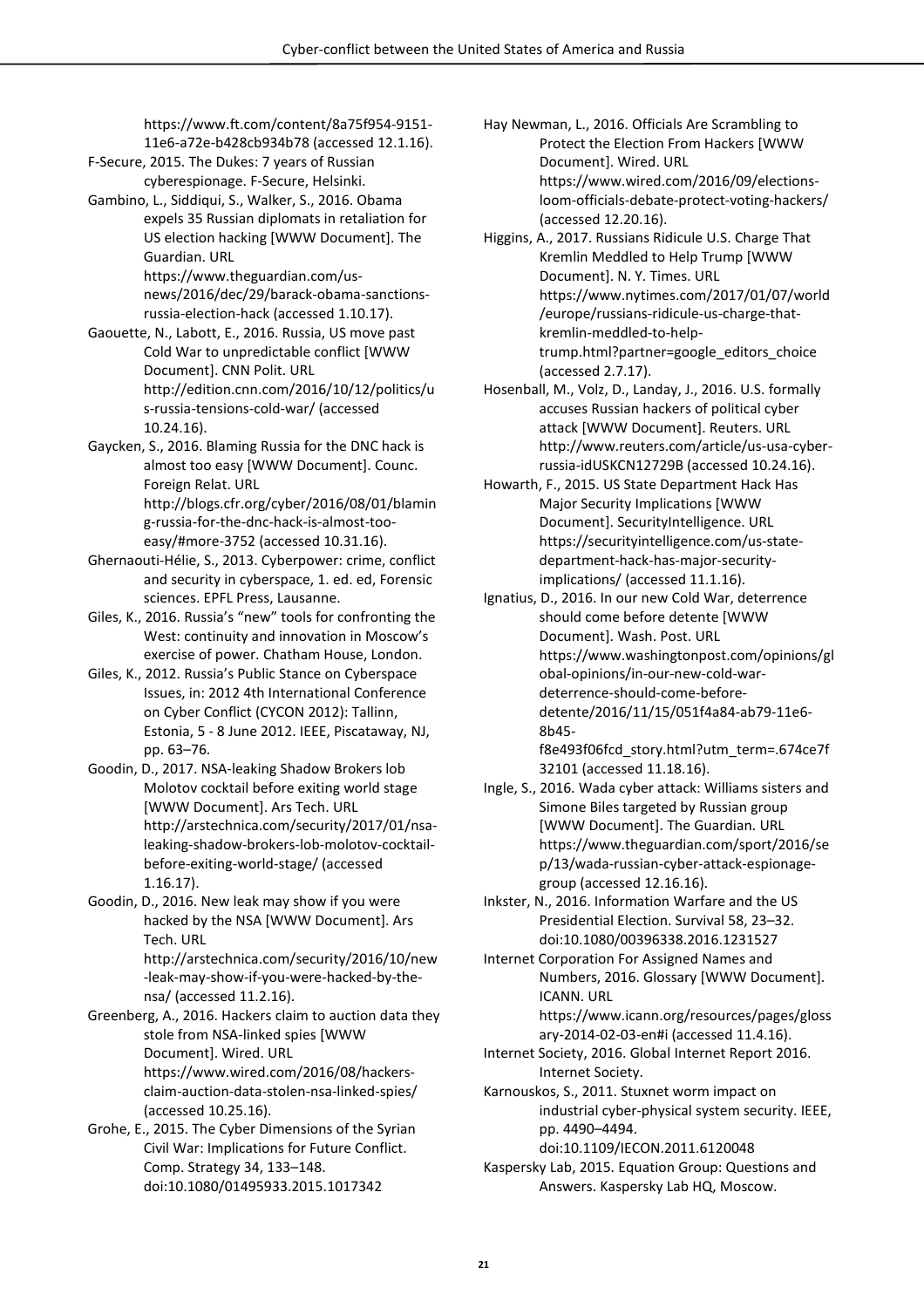Kessler, G., 2015. Hillary Clinton's e-mails: a timeline of actions and regulations [WWW Document]. Wash. Post. URL https://www.washingtonpost.com/news/fact-

checker/wp/2015/03/10/hillary-clintonsemails-a-timeline-of-actions-and-regulations/ (accessed 11.8.16).

Klion, D., 2016. The US-Russia discord will be an ugly fact for the next President [WWW Document]. The Guardian. URL https://www.theguardian.com/commentisfree /2016/oct/09/us-russia-discord-weight-onthe-next-president-hacking-dnc-election (accessed 10.24.16).

Krauss, C., Schwartz, J., 2016. Secretary of State Nominee Is a Flexible Pragmatist [WWW Document]. N. Y. Times. URL http://www.nytimes.com/2016/12/13/busines s/energy-environment/rex-tillerson-secretaryof-state-exxon-mobil.html (accessed 12.14.16).

Krieg, G., Kopan, T., 2016. Is this the email that hacked John Podesta's account? [WWW Document]. CNN Polit. URL http://edition.cnn.com/2016/10/28/politics/p hishing-email-hack-john-podesta-hillaryclinton-wikileaks/ (accessed 11.8.16).

- Lain, S., 2016. The Vlad and Donald Show: Russia–US Relations Get Personal [WWW Document]. RUSI. URL https://rusi.org/commentary/vladand-donald-show-russia%E2%80%93usrelations-get-personal (accessed 1.4.17).
- Lartey, J., 2016. US investigates if Russia may be trying to influence election - report [WWW Document]. The Guardian. URL https://www.theguardian.com/usnews/2016/sep/05/russia-influence-uspresidential-election-investigation (accessed 10.25.16).

Lee, D., 2016. Obama presses Trump on cybersecurity [WWW Document]. BBC News. URL http://www.bbc.com/news/technology-38193663 (accessed 12.5.16).

Lin, H., 2012. Escalation Dynamics and Conflict Termination in Cyberspace. Strateg. Stud. Q. 6, 46–70.

Lipton, E., Sanger, D.E., Shane, S., 2016. The Perfect Weapon: How Russian Cyberpower Invaded the U.S. [WWW Document]. N. Y. Times. URL http://www.nytimes.com/2016/12/13/us/poli tics/russia-hack-election-dnc.html?\_r=0 (accessed 12.19.16).

Lowe, C., Zinets, N., 2016. Russia says foreign spies plan cyber attack on banking system [WWW Document]. Reuters. URL http://www.reuters.com/article/us-russiacyberattack-banks-idUSKBN13R0NG (accessed 12.5.16).

MacAskill, E., Thielman, S., Oltermann, P., 2017. WikiLeaks publishes "biggest ever leak of secret CIA documents" [WWW Document]. The Guardian. URL https://www.theguardian.com/media/2017/m ar/07/wikileaks-publishes-biggest-ever-leakof-secret-cia-documents-hacking-surveillance (accessed 3.10.17).

Malkin, B., Yuhas, A., 2017. FBI director challenges Trump claims over Obama wiretap – reports [WWW Document]. The Guardian. URL https://www.theguardian.com/usnews/2017/mar/06/fbi-director-challengestrump-over-obama-wiretap-claims-reports (accessed 3.6.17).

Martin, D., 2016. Russian hack almost brought the U.S. military to its knees [WWW Document]. CBS News. URL http://www.cbsnews.com/news/russian-hackalmost-brought-the-u-s-military-to-itsknees/?ftag=CNM-00- 10aab7e&linkId=32446094 (accessed 12.21.16).

McCain Nelson, C., Peterson, K., 2016. Hackers target Clinton campaign, House Democratic Campaign Committe [WWW Document]. Wall Str. J. URL http://www.wsj.com/articles/house-

democratic-campaign-committees-computershacked-1469807247 (accessed 10.27.16).

- Menn, J., 2016. U.S. election agency breached by hackers after November vote [WWW Document]. Reuters. URL http://www.reuters.com/article/us-electionhack-commission-idUSKBN1442VC?il=0 (accessed 12.16.16).
- Microsoft, 2016. SQL Injection [WWW Document]. Microsoft TechNet. URL https://technet.microsoft.com/enus/library/ms161953(v=SQL.105).aspx (accessed 11.29.16).
- Miller, C., 2016. Inside The Ukrainian "Hacktivist" Network Cyberbattling The Kremlin [WWW Document]. RadioFreeEurope RadioLiberty. URL http://www.rferl.org/a/ukrainehacktivist-network-cyberwar-onkremlin/28091216.html (accessed 11.3.16).
- National Information Standards Organization (U.S.), 2004. Understanding metadata. NISO Press, Bethesda, MD.
- National Intelligence Council, 2017. Assessing Russian Activities and Intentions in Recent US Elections (Intelligence Community Assessment No. ICA 2017-01D). National Intelligence Council.
- Nocetti, J., 2015. Guerre de l'information : le web russe dans le conflit en Ukraine. Focus Strat. 62, 1– 47.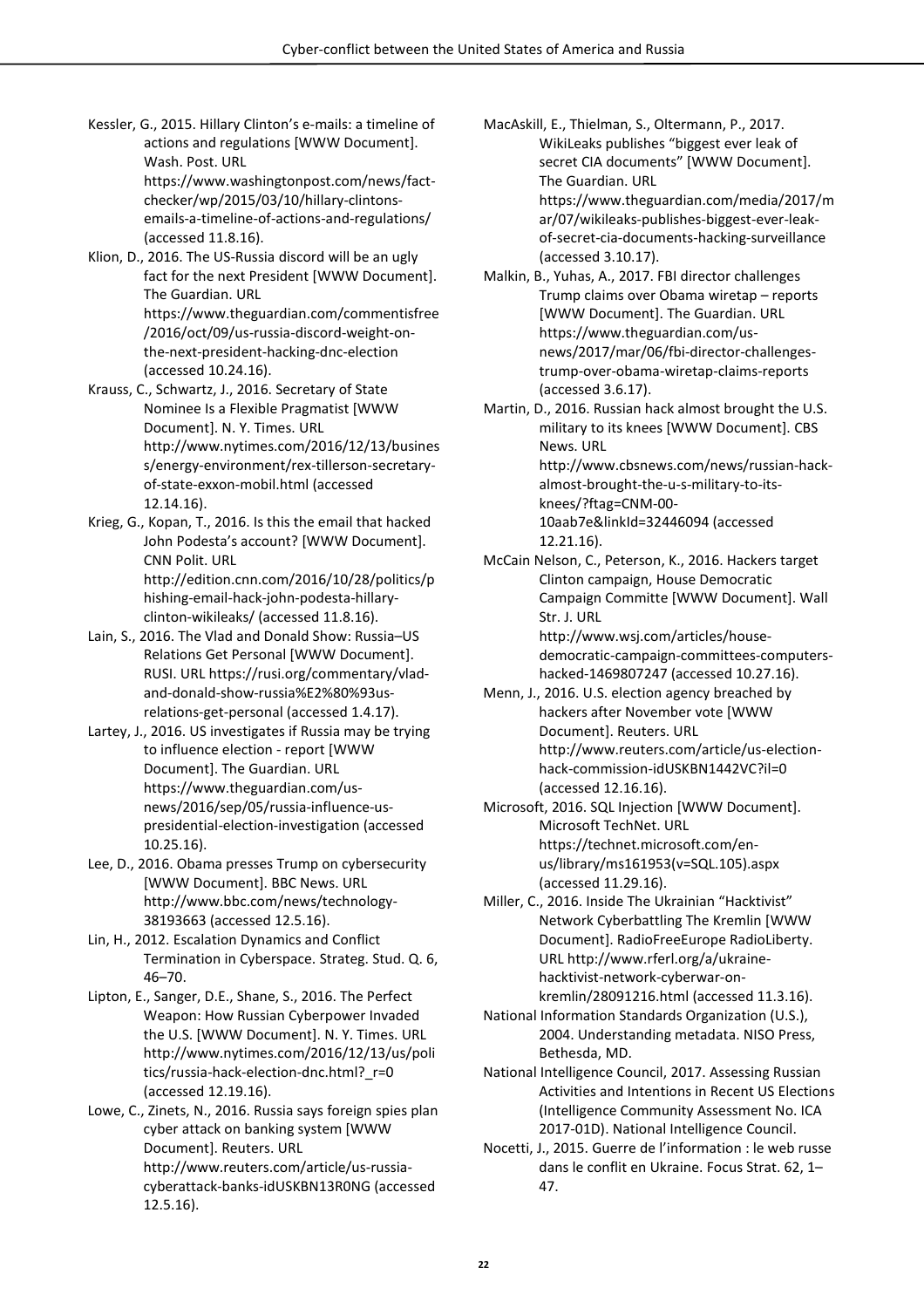- Openspf, 2010. Sender Policy Framework [WWW Document]. Send. Policy Framew. URL http://www.openspf.org/Introduction (accessed 1.3.17).
- Ornos, E., Remnick, D., Yaffa, J., 2017. Trump, Putin, and the New Cold War [WWW Document]. New Yorker. URL http://www.newyorker.com/magazine/2017/ 03/06/trump-putin-and-the-new-cold-war (accessed 3.13.17).
- Paul, C., Matthews, M., 2016. The Russian "Firehose of Falsehood" Propaganda Model: Why It Might Work and Options to Counter It (No. PE-198- OSD), Perspectives. RAND Corporation, Santa Monica, CA.
- Perez, E., Prokupecz, S., 2015. How the U.S. thinks Russians hacked the White House [WWW Document]. CNN Polit. URL http://edition.cnn.com/2015/04/07/politics/h ow-russians-hacked-the-wh/ (accessed 10.25.16).
- Reuters, 2016. Hacking of two state voter databases prompts FBI to call for better security [WWW Document]. The Guardian. URL https://www.theguardian.com/technology/20 16/aug/29/arizona-illinois-voter-registrationsystems-hacked-fbi (accessed 10.25.16).
- Rosenblatt, S., Cipriani, J., 2015. Two-factor authentication: What you need to know (FAQ) [WWW Document]. CNet. URL https://www.cnet.com/news/two-factorauthentication-what-you-need-to-know-faq/ (accessed 12.14.16).
- Rosenfeld, E., 2015. US-China agree to not conduct cybertheft of intellectual property [WWW Document]. CNBC. URL http://www.cnbc.com/2015/09/25/us-chinaagree-to-not-conduct-cybertheft-ofintellectual-property-white-house.html (accessed 11.3.16).
- Rudnitsky, J., Micklethwait, J., Riley, M., 2016. Putin says DNC hack was a public service, Russia didn't do it [WWW Document]. Bloomberg. URL http://www.bloomberg.com/politics/articles/ 2016-09-02/putin-says-dnc-hack-was-a-public-

good-but-russia-didn-t-do-it (accessed 10.25.16).

- Sanger, D.E., 2017. Putin Ordered "Influence Campaign" Aimed at U.S. Election, Report Says [WWW Document]. N. Y. Times. URL http://www.nytimes.com/2017/01/06/us/poli tics/russia-hack-report.html?smprod=nytcoreiphone&smid=nytcore-iphone-share& r=0 (accessed 1.10.17).
- Segal, A., 2016. Do U.S. efforts to deter Russian cyberattacks signal the end of cyber norms? [WWW Document]. Counc. Foreign Relat. URL

http://blogs.cfr.org/cyber/2016/11/07/do-u-sefforts-to-deter-russian-cyber-attacks-signalthe-end-of-cyber-norms/ (accessed 11.14.16).

Siciliano, R., 2015. What is a Remote Administration Tool (RAT)? [WWW Document]. McAfee Blog. URL

> https://securingtomorrow.mcafee.com/consu mer/identity-protection/what-is-rat/ (accessed 11.4.16).

- Siddiqui, S., 2017. Sessions did not disclose meetings with Russian ambassador during Trump campaign [WWW Document]. The Guardian. URL https://www.theguardian.com/usnews/2017/mar/02/jeff-sessions-russianambassador-trump-campaign (accessed 3.10.17).
- Starr, B., 2015. Official: Russia suspected in Joint Chiefs email server intrusion [WWW Document]. CNN Polit. URL http://edition.cnn.com/2015/08/05/politics/jo int-staff-email-hack-vulnerability/ (accessed 10.25.16).
- Stauffacher, D., Kavanagh, C., 2013. Confidence Building Measures and International Cyber Security. ICT4Peace, Geneva, Switzerland.
- Stewart, P., 2015. Pentagon says evicted Russian hackers, global cyber threat grows [WWW Document]. Reuters. URL http://www.reuters.com/article/us-usapentagon-cyber-idUSKBN0NE29E20150423 (accessed 11.1.16).
- Strohm, C., Syeed, N., 2016. U.S. Publicly blames Russia for hacking to disrupt elections [WWW Document]. Bloomberg. URL http://www.bloomberg.com/news/articles/20 16-10-07/u-s-confirms-russia-behind-hackingattacks-to-disrupt-elections (accessed 10.24.16).
- Suiche, M., 2016. Shadow Brokers: The insider theory [WWW Document]. Medium.com. URL https://medium.com/@msuiche/shadowbrok ers-the-insider-theoryded733b39a55#.kst1wpftx (accessed 11.29.16).
- Tatham, S., 2015. The solution to Russian propaganda is not EU or NATO propaganda but advanced social science to understand and mitigate its effect in trageted population (No. 4), Policy Paper. National Defence Academy of Latvia - Center for Security and Strategic Research, Riga, Latvia.

Taylor, H., 2016. DNC breach was likely Russia, not 400 pound hacker, law enforcement says [WWW Document]. CNBC. URL http://www.cnbc.com/2016/09/27/dncbreach-was-likely-russia-not-400-poundhacker-law-enforcement-says.html (accessed 10.25.16).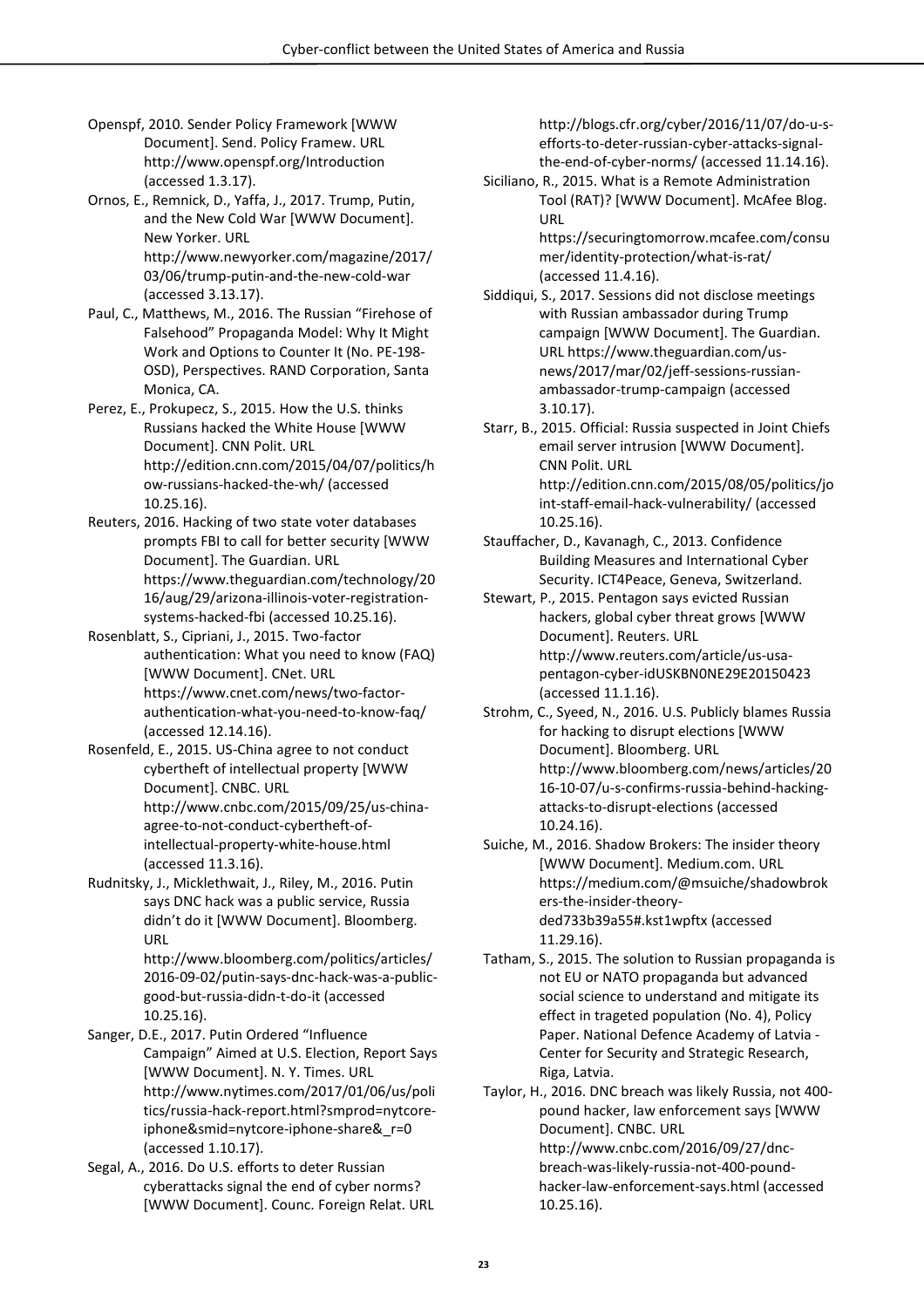- The Economist, 2014. War by another name [WWW Document]. The Economist. URL http://www.economist.com/news/europe/21 606290-russia-has-effect-already-invadedeastern-ukraine-question-how-west-will (accessed 10.27.16).
- The White House, Office of the Press Secretary, 2013. FACT SHEET: U.S.-Russian Cooperation on Information and Communications Technology Security [WWW Document]. White House. URL https://www.whitehouse.gov/the-pressoffice/2013/06/17/fact-sheet-us-russiancooperation-information-andcommunications-technol (accessed 11.14.16).
- Thielman, S., Ackerman, S., 2016. Cozy Bear and Fancy Bear: did the Russians hack Democratic party and if so, why? [WWW Document]. The Guardian. URL https://www.theguardian.com/technology/20 16/jul/29/cozy-bear-fancy-bear-russia-hack-
- dnc (accessed 10.25.16). Timm, T., 2016. If the US hacks Russia for revenge, that could lead to cyberwar [WWW Document]. The Guardian. URL https://www.theguardian.com/commentisfree /2016/oct/19/russian-hacking-us-retaliationcyberwar-international-treaty (accessed 11.1.16).
- Torpey, P., Levett, C., 2017. Trump associates' links with Russia: what we know so far [WWW Document]. The Guardian. URL https://www.theguardian.com/us-news/nginteractive/2017/mar/02/donald-trumprussia-campaign-moscow (accessed 3.10.17).
- TrendMicro, 2017. Definition [WWW Document]. TrendMicro. URL http://www.trendmicro.com/vinfo/us/security
- /definition/data-breach (accessed 1.17.17). United Nations, n.d. Military Confidence-building [WWW Document]. U. N. Off. Disarm. Aff. URL https://www.un.org/disarmament/cbms/ (accessed 3.16.17).
- United Nations General Assembly, 2015. Report of the Group of Governmental Experts on Developments in the Field of Information and Telecommunications in the Context of International Security (No. 15–12404). United Nations.
- US Department of Homeland Security, Federal Bureau of Investigation, 2016. GRIZZLY STEPPE – Russian Malicious Cyber Activity (No. JAR-16- 20296).

Walker, S., 2017. Russia accuses cybersecurity experts of treasonous links to CIA [WWW Document]. The Guardian. URL https://www.theguardian.com/world/2017/ja n/31/russian-cybersecurity-experts-facetreason-charges-cia (accessed 2.1.17).

- Williams, Z., 2012. What is an internet troll? [WWW Document]. The Guardian. URL https://www.theguardian.com/technology/20 12/jun/12/what-is-an-internet-troll (accessed 12.5.16).
- World Nuclear News, 2016. Russia withdraws from US nuclear cooperation [WWW Document]. World Nucl. News. URL http://www.worldnuclear-news.org/NP-Russia-withdraws-from-US-nuclear-cooperation-07101601.html (accessed 11.29.16).